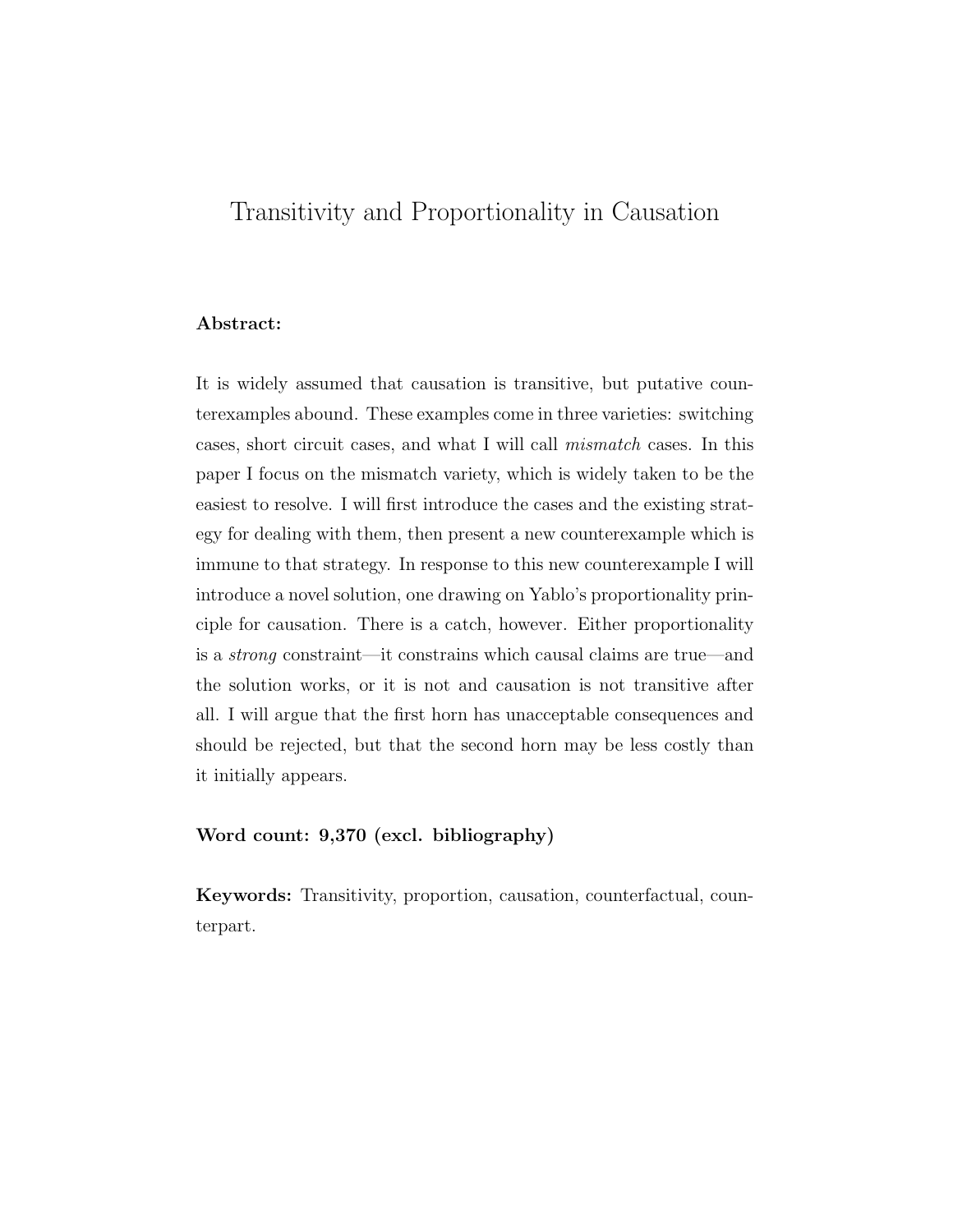# Transitivity and Proportionality in Causation

*This is the penultimate draft. Final version forthcoming in Synthese.*

That causation is, necessarily, a *transitive* relation on events seems to many a bedrock datum, one of the few indisputable a priori insights that we have into the workings of the concept. (Hall, 2000, p.198)

Is the relation of causation transitive? If *c* is a cause of *d*, and *d* is a cause of *e* does it follow of necessity that *c* is a cause of *e*? To many, the transitivity of causation seems fundamental and yet in recent years several apparent counterexamples, which purport to show failures of transitivity in fairly ordinary cases, have appeared. These putative counterexamples come in three distinct varieties: switching cases, short circuit cases, and what I will call *mismatch* cases. In this paper I will introduce a new problem for the existing responses to mismatch cases, before going on to propose a novel solution. I will conclude that causation is not transitive, but, to address the the mismatch cases at least, we do not need it to be.

# 1 The Transitivity Thesis

The transitivity thesis can be stated as follows: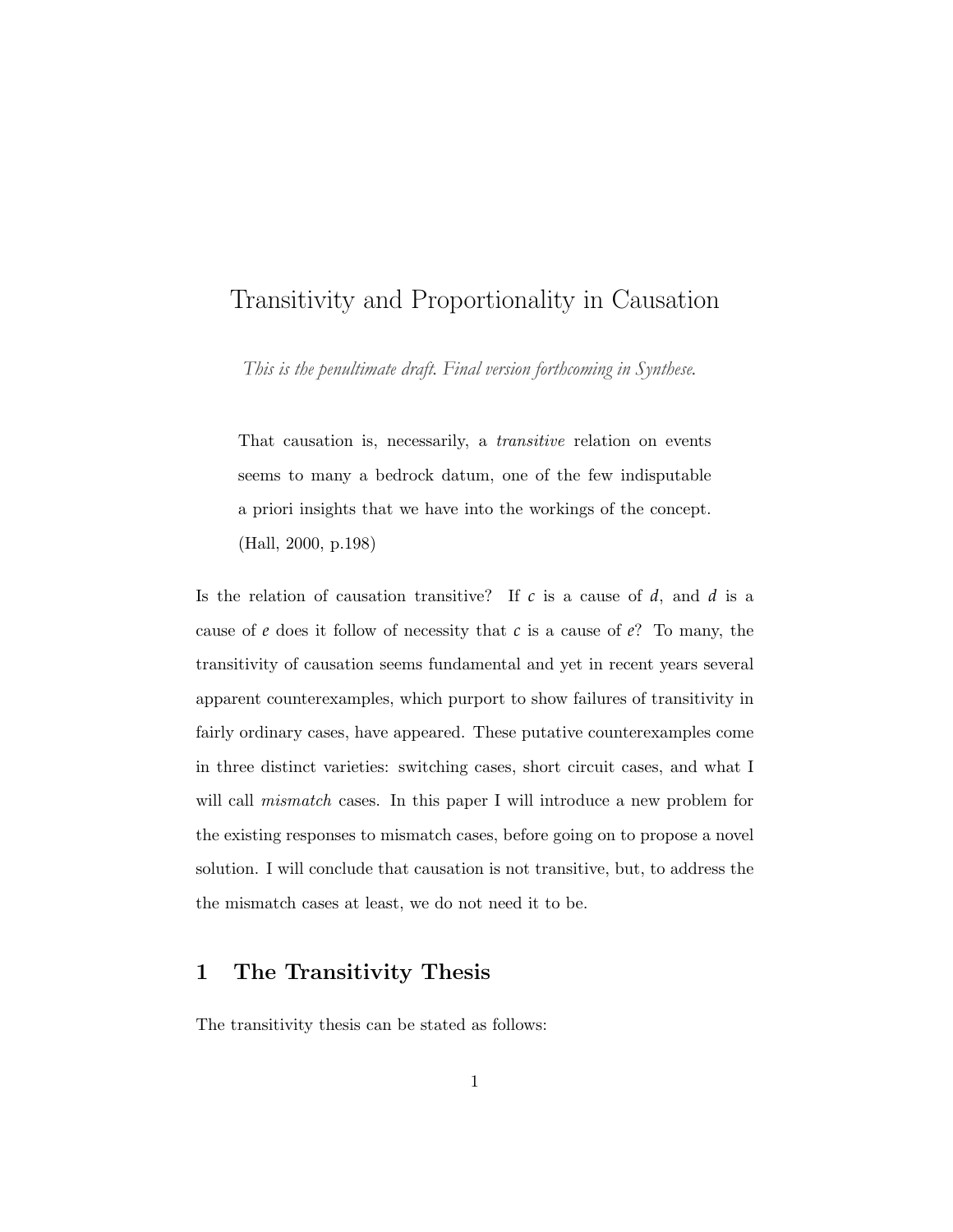TRANSITIVITY: If  $c$  is a cause of  $d$  and  $d$  is a cause of  $e$ , then  $c$  is a cause of *e*.

According to this thesis when I cause the phone to ring and when that ringing wakes someone up, then it is true that I cause that person to wake up. Since such causal chains are entirely commonplace it is no wonder that causation is widely assumed to be transitive.

However, several putative counterexamples to TRANSITIVITY have emerged in recent years. These examples have three distinct structures. One sort are known as *switching* cases, where some initial *c* causes *d*1 rather than *d*2 to occur, and where *d*1 causes *e*, but where the conclusion that *c* is a cause of *e* is unpalatable. Here is an example:

#### Switch:

A train is proceeding down the main track and a switch is flipped, directing the train temporarily onto a side track. The tracks later converge and the train arrives at the station on schedule, just as it would have had it remained on the main track the whole time.

Here we have a chain of causation from the flipping of the switch *c* to the train's travelling on the side track *d*1, and from the journey on the side track *d*1 to the timely arrival at the station *e*. However, it is specified that either track (*d*1 or *d*2) would have taken to the station on time  $(e)$ , so all *c* does is *switch* how *e* came to pass, not whether it did. This leads many to think that *c* should not be considered a cause of *e*, which contradicts TRANSITIVITY.

Another sort, are so-called *short circuit* cases, in which a threat is created, then cancelled by the same original cause (*c*) such that the eventual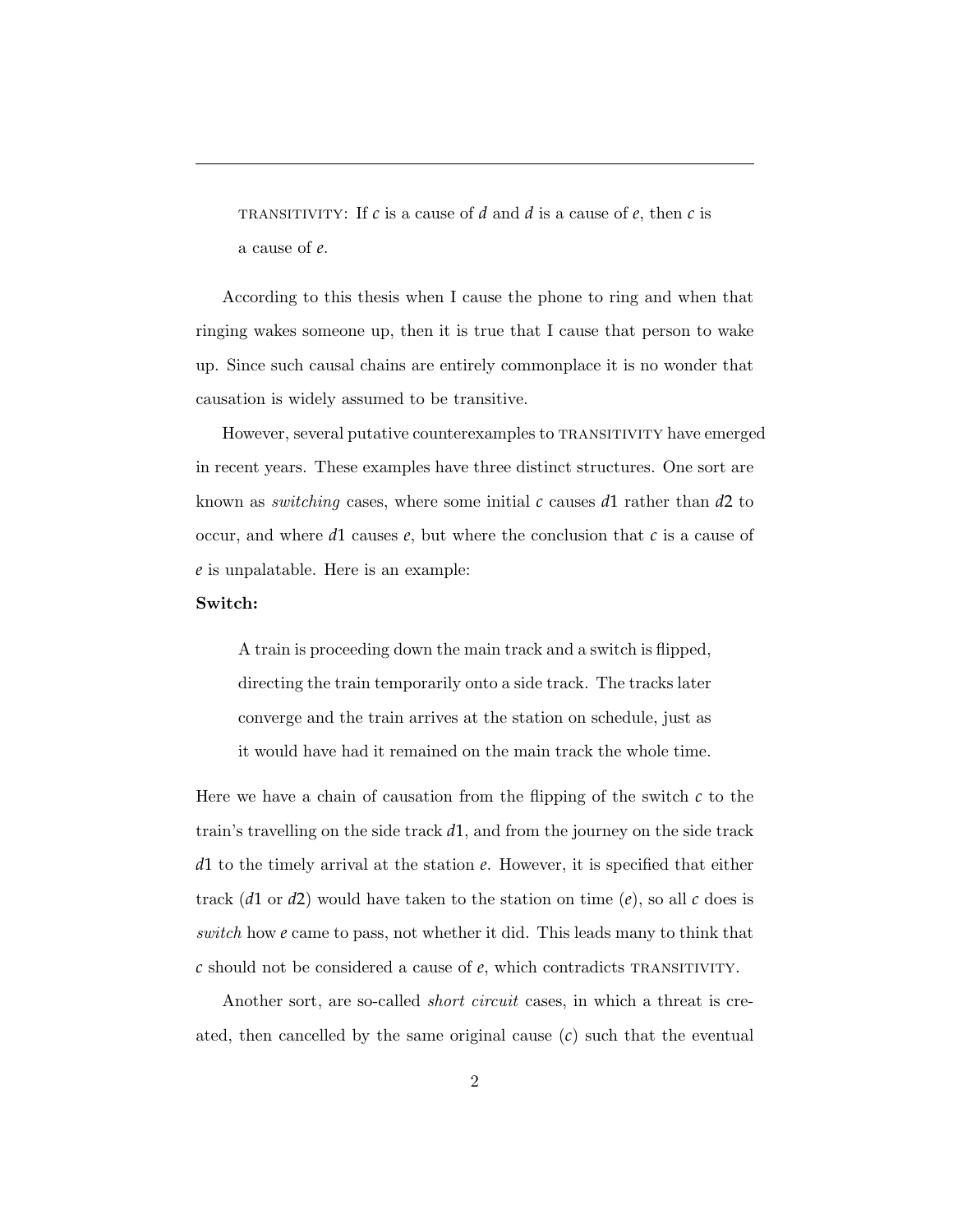effect,  $e$ , happens just as it would if  $c$  hadn't occurred. Here is an example: Short Circuit:

A bomb is placed under the bench where Suzy is sitting. Suzy spots it and calls the bomb-squad who defuse the bomb. Suzy gets a clean bill of health the next day.  $1$ 

Here we have *c* (placing the bomb) causing some intermediate *d* (defusing) which cancels the threat *c* posed. It is also the case that the defusing of the bomb (*d*) caused Suzy's subsequent health (*e*). Thus, by transitivity the placing of the bomb caused Suzy's good health, which seems like the wrong result.

In both *switching* and *short-circuit* cases, there is no question that there is a causal chain running from *c* to *e*, and yet it is widely taken as false that *c* causes *e*. I think that there is much to be said about these cases and their status as counterexamples but, whilst I will return to discuss them briefly towards the end, they are simply not the topic of this paper and will be set aside.

Instead I will focus on a third, seemingly simpler, sort of case which I will name *mismatch* cases. These are cases in which *c* causes *d* and where  $d$  causes  $e$ , but where it is clear that the difference  $c$  made to  $d$  is irrelevant to *d*'s contribution to *e*. Here is an example:

#### Purple Flame:

Jones puts some potassium salts into a hot fire. Because potas-

<sup>&</sup>lt;sup>1</sup>This example is widely attributed to an unpublished work by Hartry Field.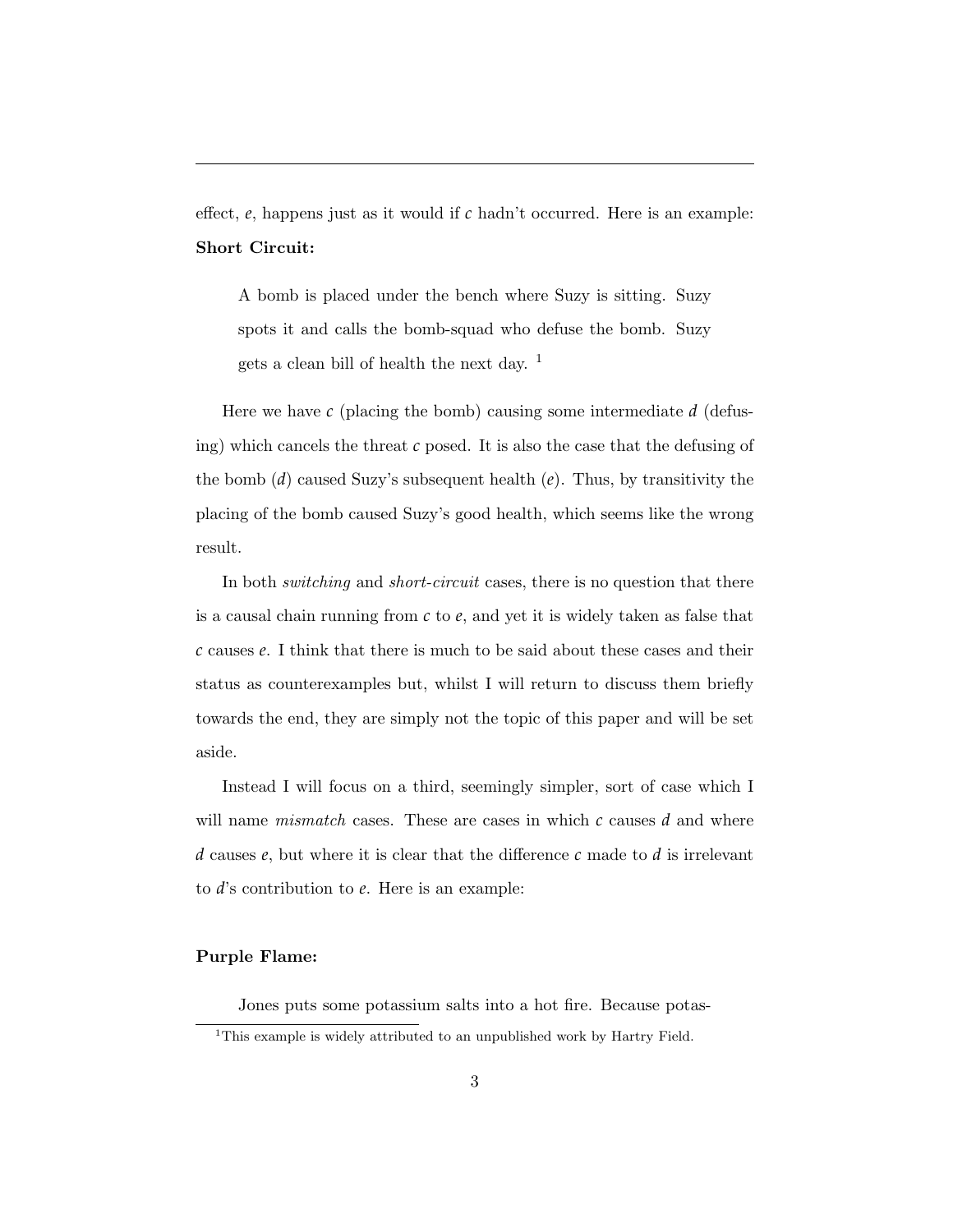sium compounds produce a purple flame when heated, the flame changes to a purple colour, though everything else remains the same. The purple flame ignites some flammable material nearby. Here we judge that putting the potassium salts in the fire caused the purple flame, which in turn caused the flammable material to ignite. But it seems implausible to judge that putting the potassium salts in the fire caused the flammable material to ignite.  $(Menzies, 2014)^2$ 

In this example it seems that we have a case of *c* being a cause of *d*, and *d* being a cause of *e*, but intuition dictates that *c* is not a cause of *e*: the salts did not cause the flammable material (curtains, say) to ignite. If our intuition about the salts and the curtains is to be trusted then this case also stands as a counterexample to transitivity. Only one counterexample is required to refute the thesis, so whatever the verdict in the cases of switching and short-circuits, if this is a genuine counterexample, then TRANSITIVITY is false.

The available responses to this example are: (i) accept that causation is not transitive and survey the damage; (ii) insist that causation is transitive and bite the bullet by accepting the counter-intuitive conclusion that the salts caused the curtains to ignite; (iii) show that there is a problem with the example.

In this paper I will discuss two approaches to (iii). First I will give lay out some background issues concerning the causal relata, then I will argue, as others have, that there is an implicit shift in the middle event (*d*) which

<sup>2</sup>This example is originally due to (Ehring, 1987, p.323).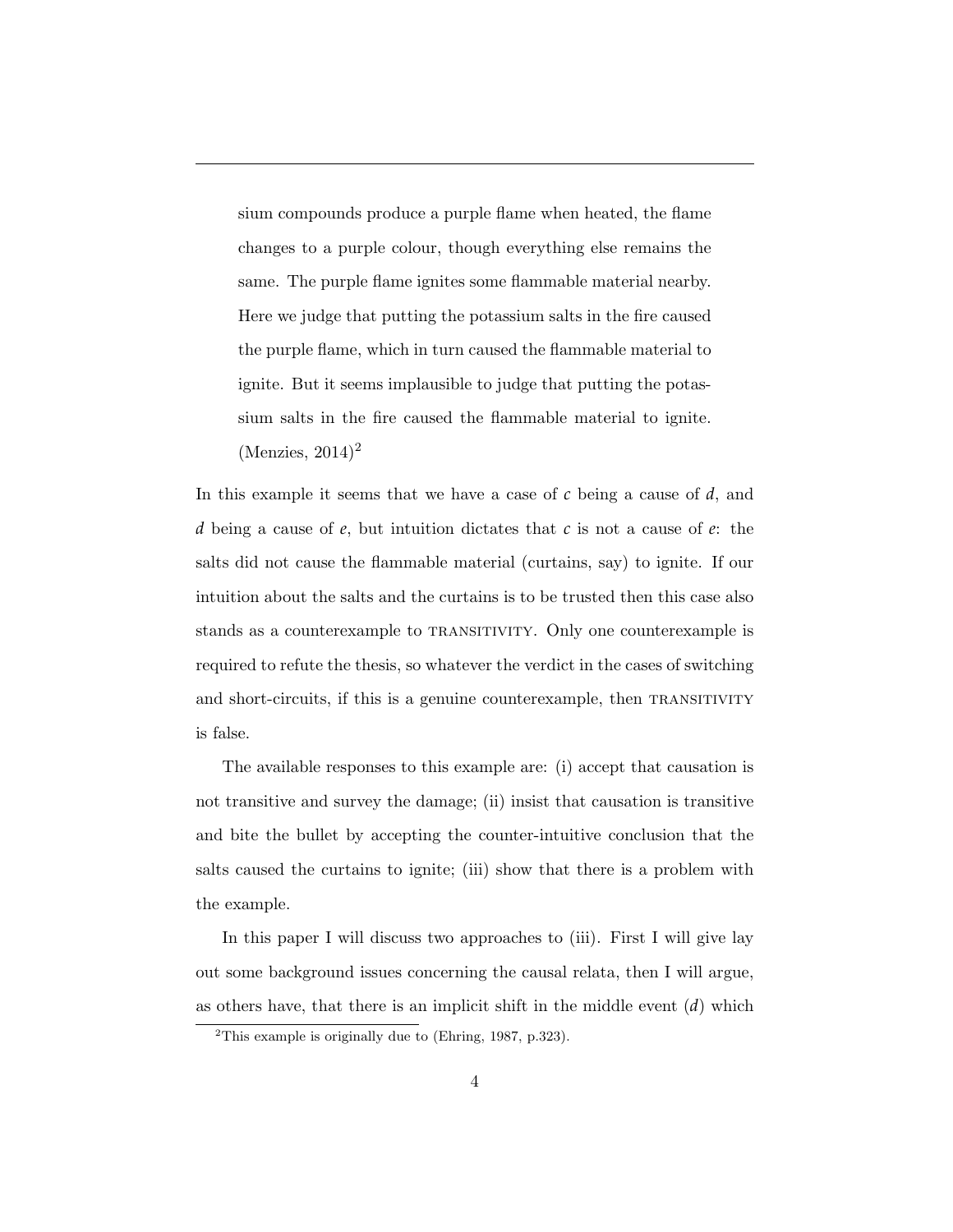nullifies the Purple Flame example. However, I will further argue that we can create new, harder, examples which are not open to the same response. In *§*3 I will turn to providing an alternative approach. I will first introduce Yablo's proportionality constraint, which would rule out Purple Flame and its more difficult successors as genuine counterexamples. In §4 I will consider some problems for this alternative approach, and offer a novel refinement.

### 1.1 Background: The Causal Relata

To aid this discussion I will apply a simple counterfactual test for causation. A full-blown counterfactual analysis of causation would be highly controversial to assume in such a discussion and so here I commit only to the following far weaker, and much less controversial, causal test: counterfactual dependence between distinct events is *prima facie* evidence of a causal connection, and the lack of such dependence is *prima facie* evidence of a lack of causal connection. For simplicity I will be adopting a broadly Lewisian reading of the relevant counterfactuals:  $e$  counterfactually depends upon  $c$  iff, in all of the closest possible worlds where  $c$  does not occur  $(\neg c)$ ,  $e$  does not occur  $(\neg e)^3$  So, to use a familiar example, it is true on this test that Socrates's drinking hemlock caused him to die because if he had not drunk the hemlock  $(\neg c)$  then he would not have died  $(\neg e)$ . Importantly for Lewis, when we consider what it is for an event *not* to occur, we cannot simply consider a barely different version of the event (a sip less hemlock, say), but rather

<sup>&</sup>lt;sup>3</sup>Here I use the simplifying device of 'closest' worlds, which implies that there is some closest world(s). Lewis felt that this Limit Assumption was unmotivated (Lewis, 2001, p.19 - 21) and I am inclined to agree, but it simplifies the definition of counterfactual dependence here and is harmless for the purposes of this paper.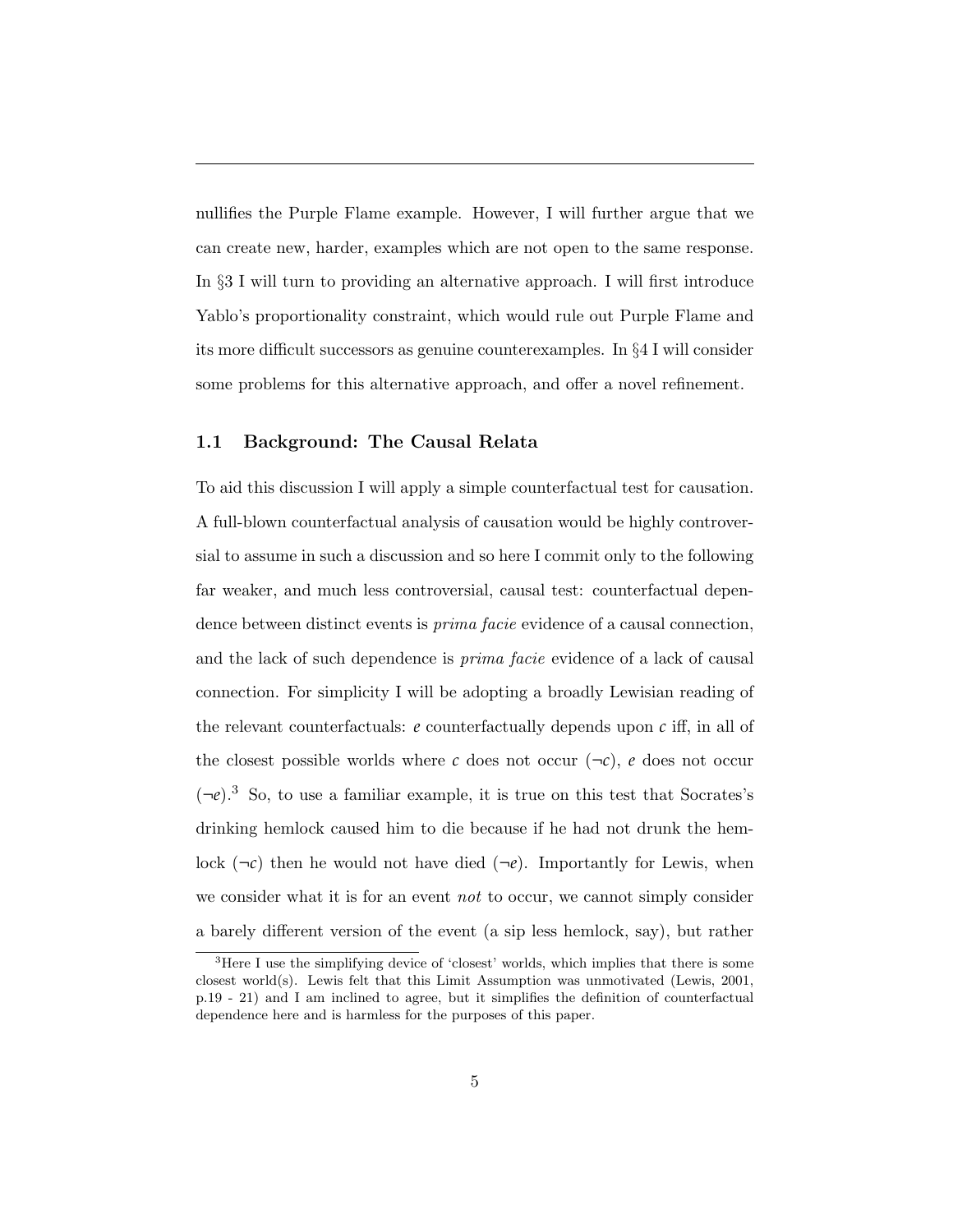a *clean excision* of the event, 'leaving behind no fragment or approximation of itself' (Lewis, 2004, p.190).<sup>4</sup>

I will also be taking a particular stand on how we should think of the causal relata. The above counterexample to transitivity only has bite if the effect in the first step and the cause in the second are one and the same. If we distinguish the effect of Jones' adding the salts  $(p)$ , from the purple flame which causes the ignition  $(f)$ , then we have two causal steps:  $c$  causes  $p$  and *f* causes *e*. However, these two steps have no common middle term that would, when adopting TRANSITIVITY, licence the absurd conclusion that  $c$ caused *e*. So, if we are taking the putative counterexamples seriously, we must account for the *sameness* of the middle event in each case.

Since I will be taking the examples seriously, I will be assuming that the event relevant to the effect in the first causal step is *the same event* as the event which is relevant to the cause in the second. There are at least three alternative treatments of the causal relata that can accommodate this assumption. We could, like Schaffer  $(2005)$ , be contrastivists about causation and think that the *burning of the purple flame* and *the burning of the flame* indeed pick out the same event, but that each description prompts us to consider different alternative events that might have taken place instead. Schaffer's approach requires thinking of causation as a fourplace, rather than two-place, relation. Alternatively, we could follow Paul (2000), and treat the relata of causation as event *aspects*. On this view the effect in the first step and the cause in the second concern the same event, but just two different *aspects* of that event. Or we could instead adopt

<sup>4</sup>See also (Lewis, 1986, p.210-211).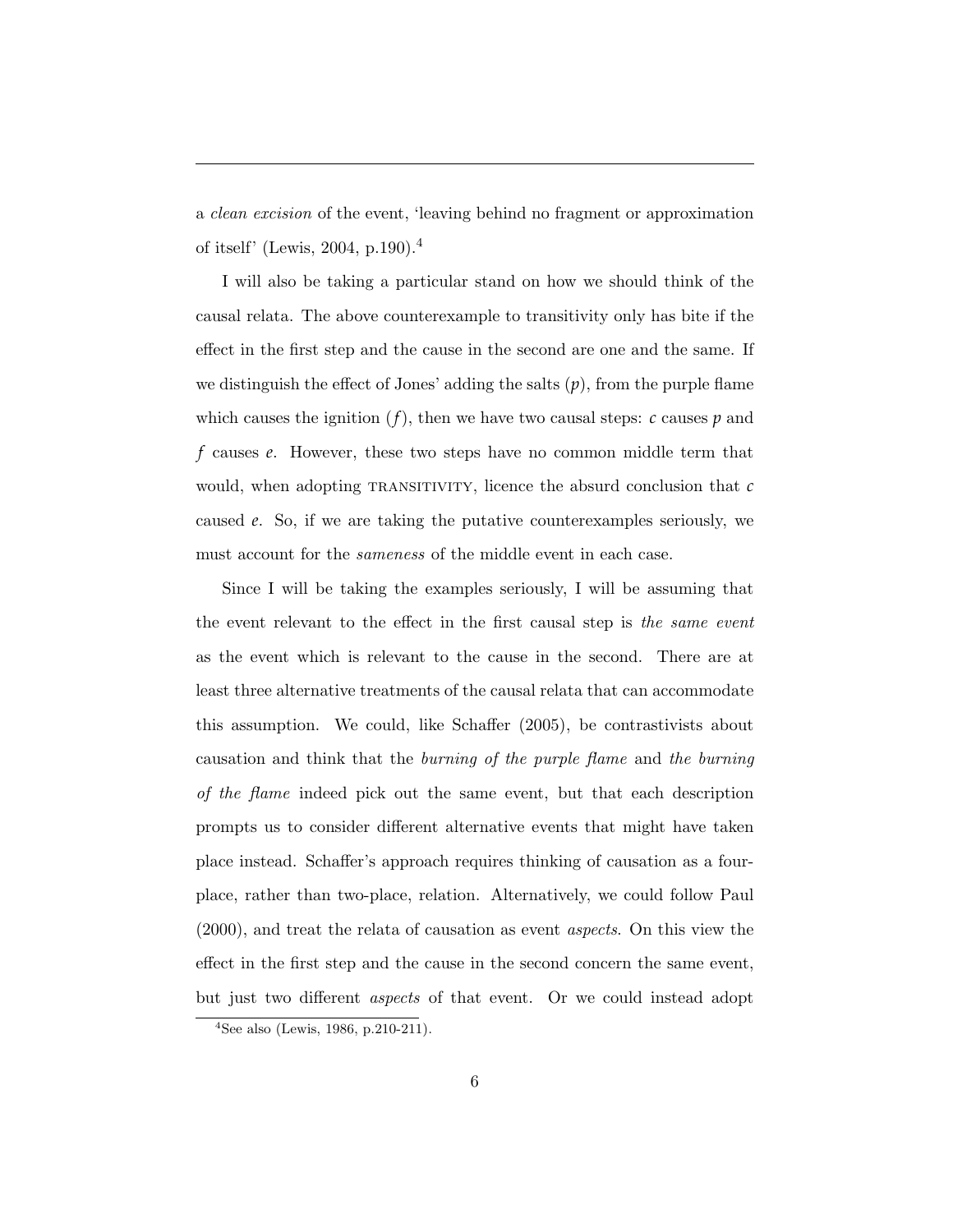a counterpart-theoretic approach to events: take events to be regions of a given world, but allow that they 'occur' in other worlds in virtue of having counterparts in those worlds. Importantly, which regions of other worlds are counterparts is a contextually sensitive matter: it varies with context and with the mode of representation of the events in question.<sup>5</sup> So, on this view 'the burning of the purple flame', and 'the burning of the flame', both pick out the same region, and so the same event, but the different descriptions nevertheless imply different conditions for the occurrence or non-occurrence of that event in other worlds.

All three such approaches have the key features I require: each considers the causal relata to be more fine-grained than events; thus each can account for the sameness of the middle place that is required if we are to take the putative counterexamples seriously—there is a common middle *event* without conceding that there is thereby a common causal relatum; and each approach is sensitive to the context and the mode of representation of the event when determining which causal relata are being picked out. I expect any account with these features will suffice for making the case that I do here, and nothing is intended to hang on which is adopted.

That said, the contrastive approach is revisionary in a way that will be unnecessary here: it posits a four-place relation where a two-place relation is what common sense would have us expect. Also, whilst I suspect that there is little of substance to choose between the aspects and counterpart-theoretic

<sup>5</sup>For Lewis's original statement of counterpart theory see his (1968). Lewis's account varied importantly across several iterations as shown in Beebee and MacBride (2014). My contextualist and anti-essentialist application of counterpart theory most closely resembles that found in Lewis (2003).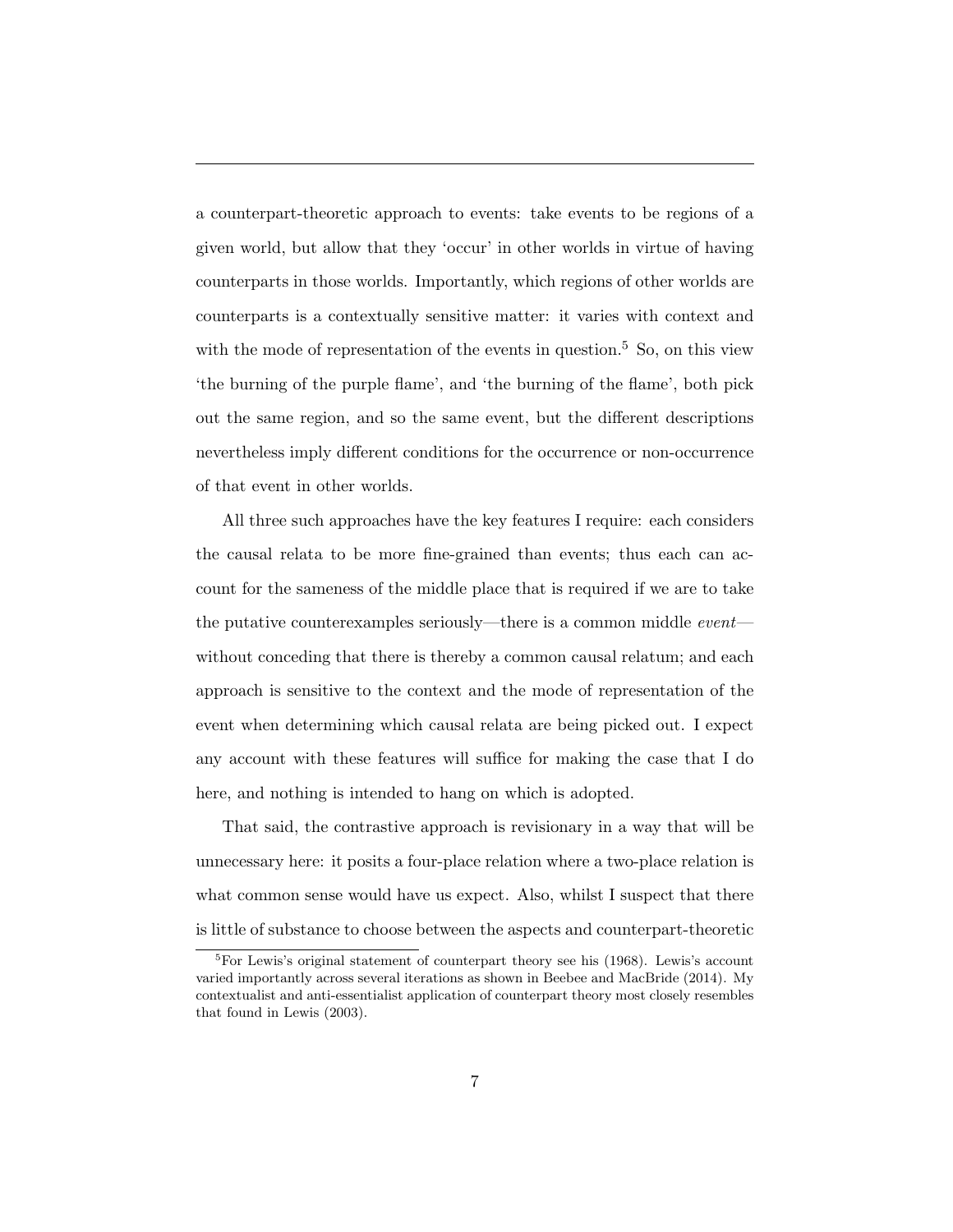approaches, and whilst both fit neatly within a counterfactual treatment of causation, the counterpart-theoretic approach will give me a more flexible notation (which I will put to use in *§*3).<sup>6</sup>

To illustrate, let us take it as given that drinking hemlock (*c*) caused Socrates to die (*e*). According to the counterfactual test for causation introduced above, drinking hemlock caused Socrates to die: it true that had Socrates not drunk the hemlock  $(\neg c)$ , he would not have died  $(\neg e)$ . However the pedant might point out that Socrates must die eventually, and so there is no case where  $\neg e$  is true. Of course the pedant is trading here on the implicit cross-world identity conditions for the death event *e*. By the pedant's standard, any death of Socrates will do, but by our ordinary standard only a relevantly similar death will be considered a case of *e* occurring. We capture this in counterpart-theoretic notation as follows: refer to events by lower-case letters (*c*, *e* etc.) and the set of counterparts related with those events by subscripts (*m*, *n* etc.). Thus, the pedant is associating set of counterparts *m* with *e*, so they are asking whether drinking hemlock caused  $e_m$ ; the ordinary speaker on the other hand is associating  $e$  with a different, more restricted, set of counterparts  $n$ , and thus are asking about whether drinking hemlock caused  $e_n$ . This notation makes clear the implicit shift that the pedant was trading on: drinking hemlock caused Socrates to die *roughly as he did*  $(e_n)$ , but it didn't cause him to be mortal  $(e_m)$ .

 ${}^{6}$ For a fuller exposition of the counterpart-theoretic approach to events, see [REDACTED].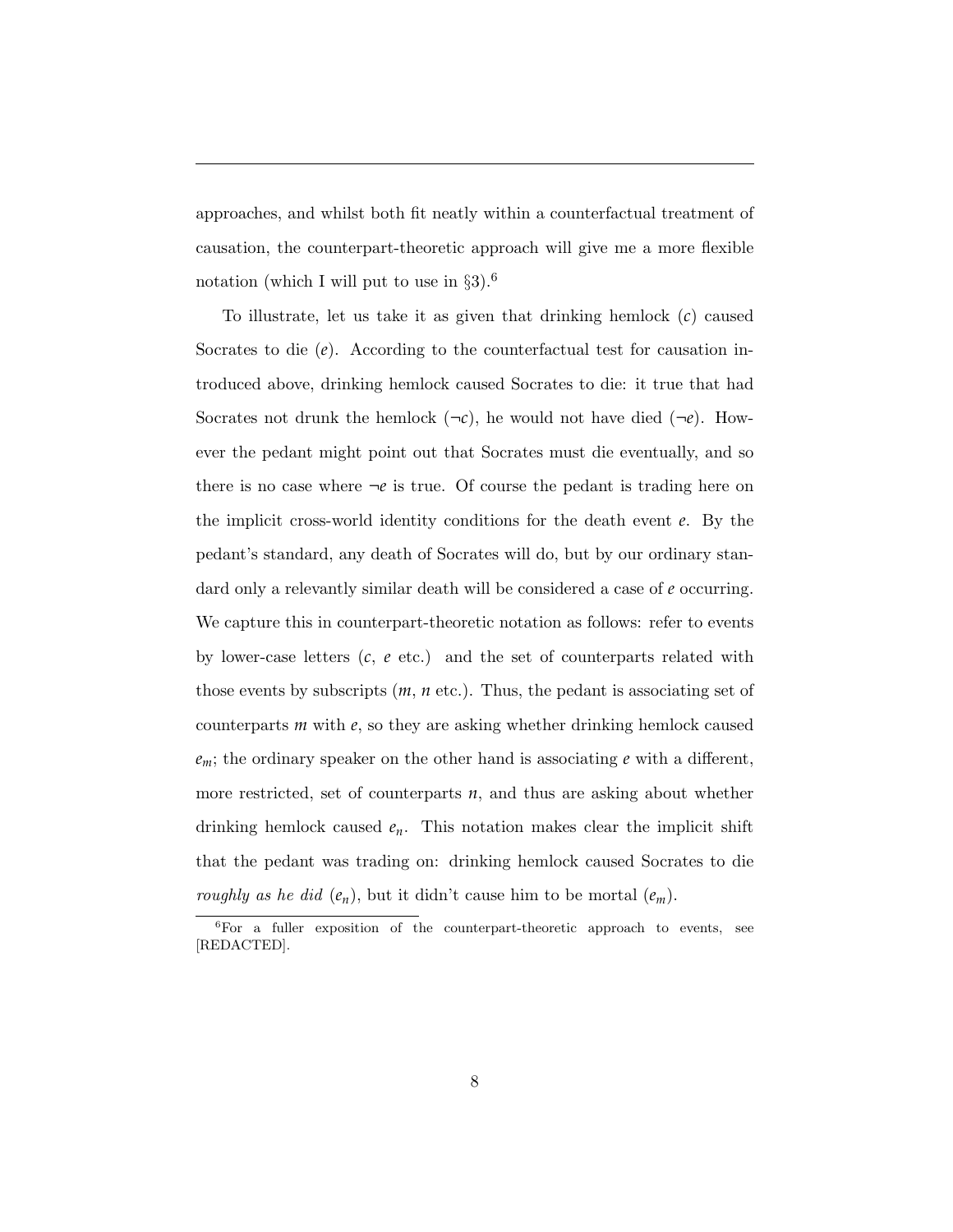### 1.2 Counterpart-sensitive Transitivity Thesis

The lesson from the Socrates example is this: specifying the event alone is not sufficient to fix the truth of a causal claim, we must also specify the set of counterparts that is to be applied in that context. This suggests that our initial transitivity thesis was underspecified. Here I refine the thesis to incorporate counterpart-sensitivity.<sup>7</sup>

TRANSITIVITY-C: If  $c_m$  is a cause of  $d_p$  and  $d_p$  is a cause of  $e_n$ , then  $c_m$  is a cause of  $e_n$ .

This refined transitivity thesis requires that the middle event of the causal chain be associated with the same set of counterparts when it is the effect event in the first step and when it is the cause event in the second. This is a stricter test than the original version, which left the cross-world identity conditions implicit, and thus open to ambiguity. I will now turn to the putative counterexamples to the transitivity of causation and show how we can address these examples using this stricter version of the thesis.

### 2 Putative Counterexamples

I now turn to consider how this refined transitivity thesis fares when faced with certain well-known counterexamples to the traditional transitivity thesis. I will then introduce a novel counterexample which shows that a new strategy is required. I will introduce just such a new strategy in *§*3.

<sup>7</sup>Again, it is important to emphasise that the counterpart-theoretic approach is just one way (alongside the contrastive and aspects approaches) to bring out this important, implicit, variable. I do not intend anything of substance to hinge on adopting it in this discussion.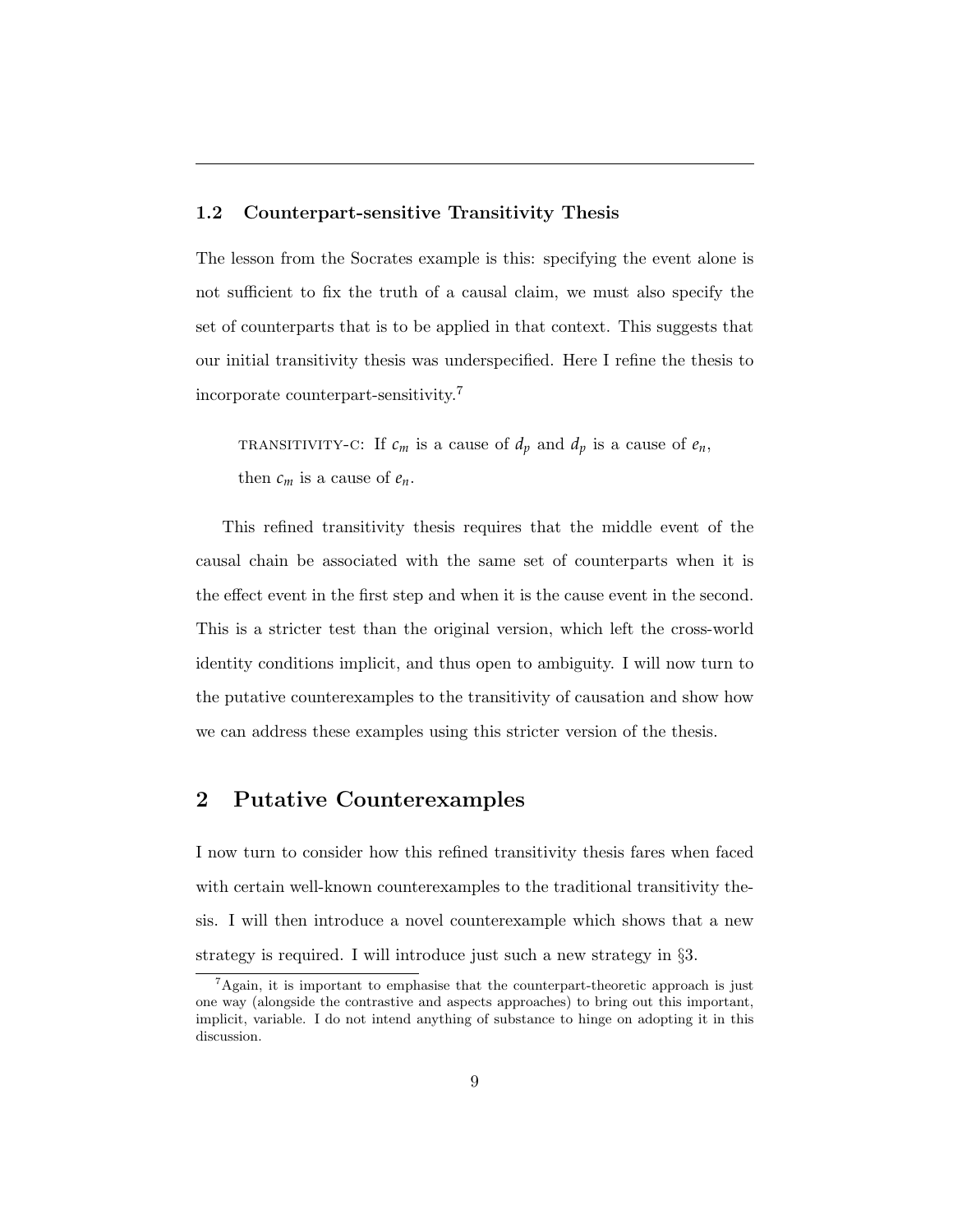Considering Purple Flame: in all of the closest worlds where the potassium salts are not added there remains a flame, just not a purple one. So, 'if there had been no salts then there would have been no flame' is false, but 'if there had been no salts there would have been no purple in the flame' is true. So, the potassium salts caused there to be purple in the flame, but not for there to have been a flame simpliciter.

The removal of the flame would avert the ignition, but simply altering the colour of the flame would not. So, 'if there had been no flame, there would have been no ignition' is true, whereas 'if there had been no purple in the flame, there would have been no ignition' is false.

Conjoining the two true causal claims you get: the salts caused the purple in the flame but the flame simpliciter caused the ignition. There is one middle event but it is being associated with two different sets of counterparts: in the first counterfactual the event is represented as essentially purple whereas in the second it is represented as essentially a flame, and only accidentally a purple one. So, this case does not have the format  $c_m$ caused  $d_p$  and  $d_p$  caused  $e_n$ , but rather  $c_m$  caused  $d_p$  and  $d_f$  caused  $e_n$ . If we remained insensitive to shifts in which counterparts are associated with the events, as the original transitivity thesis does, then this would count as a case of transitivity. However, since the set of counterparts associated with the middle event shifts between the first claim and the second, and since we are adopting the counterpart-sensitive version of the transitivity thesis, this chain is not a candidate for transitivity and so cannot act as a counterexample to the refined transitivity thesis.

Here is another putative counterexample to TRANSITIVITY-C, that shares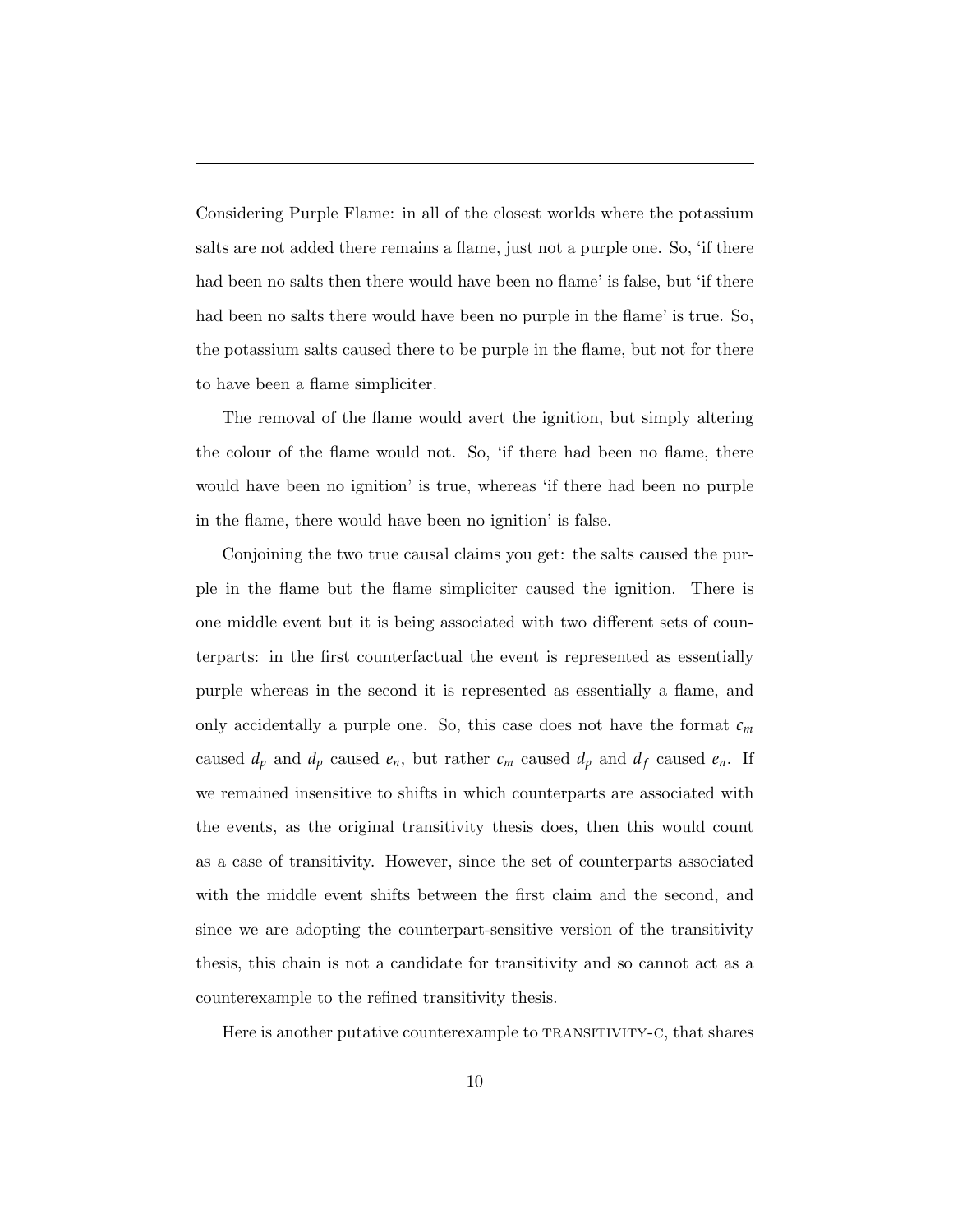the mismatch structure:

### Dog Bite:

Terrorist, who is right-handed, must push a detonator button at noon to set off a bomb. Shortly before noon, he is bitten by a dog on his right hand. Unable to use his right hand, he pushes the detonator with his left hand at noon. The bomb duly explodes. (Hitchcock, 2001, p.277)<sup>8</sup>

In this case we assume that if the dog bite had not occurred, the button would still have been pressed, just not with the left hand. So, 'if there had been no dog bite then there would have been no press' is false, but 'if there had been no dog bite there would have been no left-handed press' is true. Thus the dog bite is a cause of the left-handed press but not a cause of the press simpliciter.

If there had been no press, the bomb would not have exploded, so it is true that 'the press caused the explosion'. We also know that 'if there had been no left-handed press, then there would have been no explosion' is false, given the set-up of the case. On the assumption that these counterfactuals reveal the causal story, the press simpliciter is a cause of the explosion but the left-handed press is not.

Conjoining the two true causal claims you get: the dog bite caused the left-handed press, and the press simpliciter caused the explosion. There is one middle event but it is being associated with two different sets of

<sup>8</sup>This example is attributable to McDermott(1995).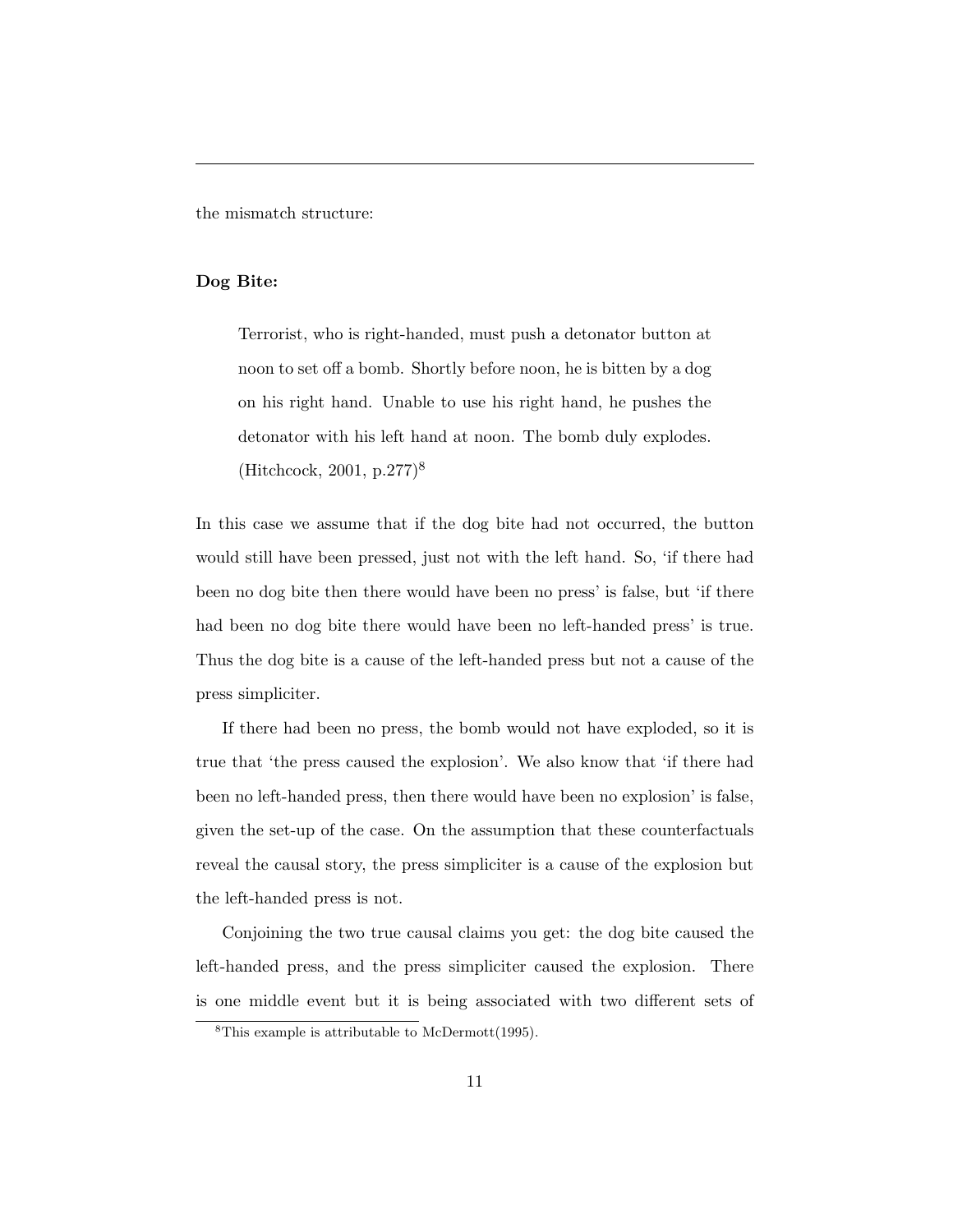counterparts: in the first conjunct the event is represented as essentially left-handed, but only accidentally a pressing whereas in the second it is represented as essentially a pressing and as only accidentally left-handed. So, this case does not have the format  $c_m$  caused  $d_p$  and  $d_p$  caused  $e_n$ , but rather  $c_m$  caused  $d_p$  and  $d_f$  caused  $e_n$ . If we remained insensitive to shifts in which counterparts are associated with the events, as the original transitivity thesis does, then this would count as a case of transitivity. However, since the set of counterparts associated with the middle place shifts between the first claim and the second, and since we are adopting the counterpart-sensitive version of the transitivity thesis, this chain is not a candidate for transitivity and so cannot act as a counterexample to the revised transitivity thesis.

So, we can freely admit that the Purple Flame and Dog Bite examples do yield absurd results, but the foregoing discussion demonstrates that they do not qualify as examples of transitivity. Not, at least, on the reading of the counterfactuals that I offered. It is essential to this outcome that the set of counterparts associated with the middle event shifts between the first and second causal claims. In Dog Bite, the pressing event is first represented as essentially left-handed, then as only accidentally so, and in Purple Flame the middle event must first be essentially purple, then only accidentally so. A shift in the represented essence of an event yields a shift in the counterparts associated with that event, and it is my contention that the solution to the mismatch cases given above trades on a particular reading of which essence is represented. In the next section, I will raise a new problem for that solution.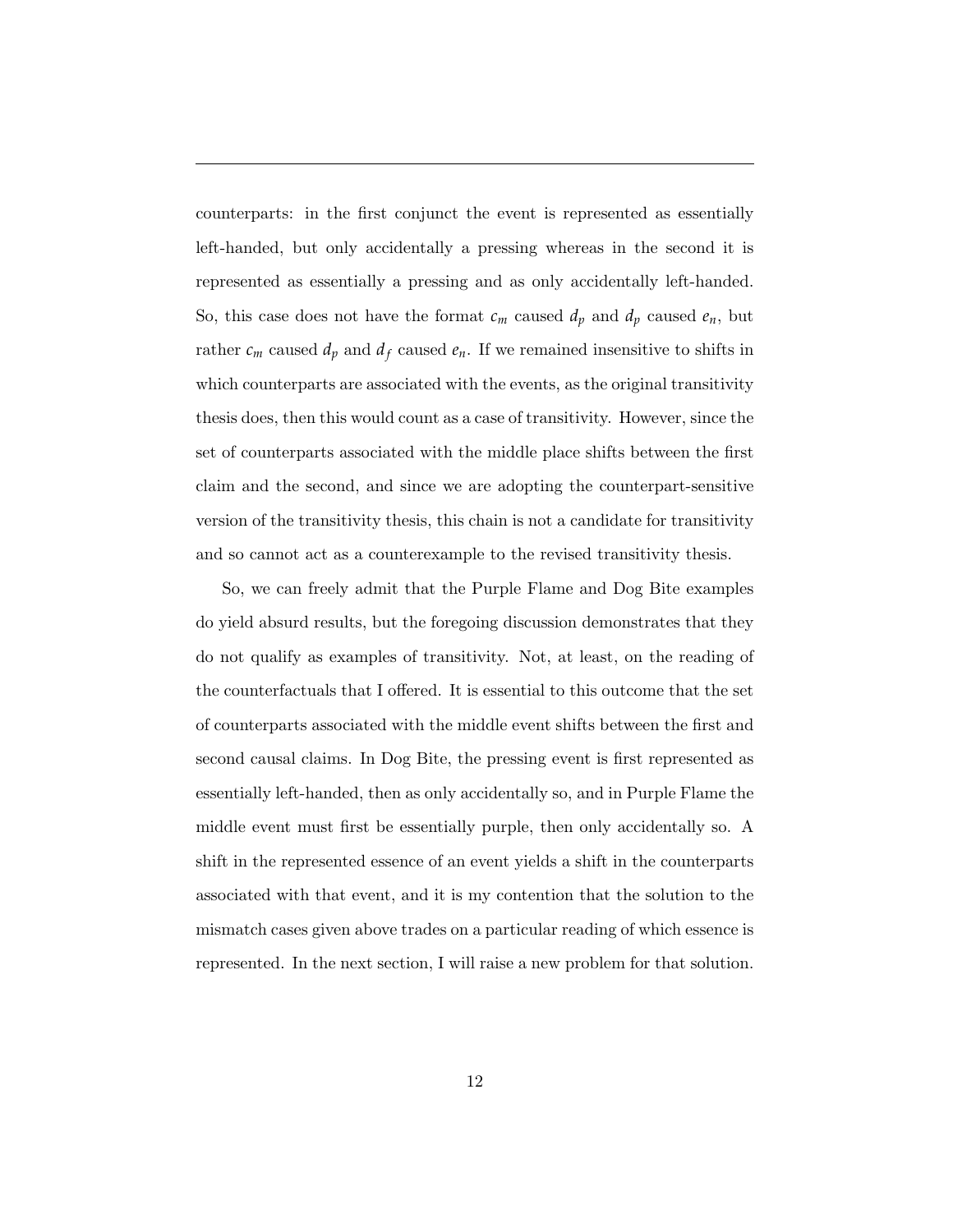### 2.1 Dis-ambiguating the Middle Place

Discussing transitivity, Mackie (1980) points out that it is a 'very old form of fallacy' to o↵er 'a syllogism with an ambiguous middle term' and in recent times Paul  $(2000)$  and Schaffer  $(2005)$  have exploited the strategy of disambiguating the middle term just as I have here. As discussed above, the general strategy accepts that there is a common event involved in each step (in line with common sense), but that this alone does not ensure that there is a common causal relatum. To determine which contrast pair, which event aspect, or which counterpart relation applies, we must attend to the context and the mode of representation. Thus, the general strategy is a contextualist one, and it diagnoses an ambiguity in the middle place that the *right* reading the context can help us resolve.

In the Socrates example discussed earlier, there was just such an ambiguity in the specification of the effect—Socrates's death—that the pedant exploited. In that case, we had to attend to the context to work out how the implicit variable (that determines which counterparts were associated with the event) ought to be filled in. Once the implicit variable is given an explicit value, there is no longer room for such pedantry: Socrates's drinking hemlock caused him to die *in roughly that way, and roughly at that time*. When we make some information about the event's modality part of the causal claim, we narrow the scope for ambiguity. This helps us fix upon the causal relatum that we are making a claim about: not any old death, but one sufficiently like the actual one. The lesson here is that we can disambiguate the middle term in the transitivity cases above by explicitly delimiting its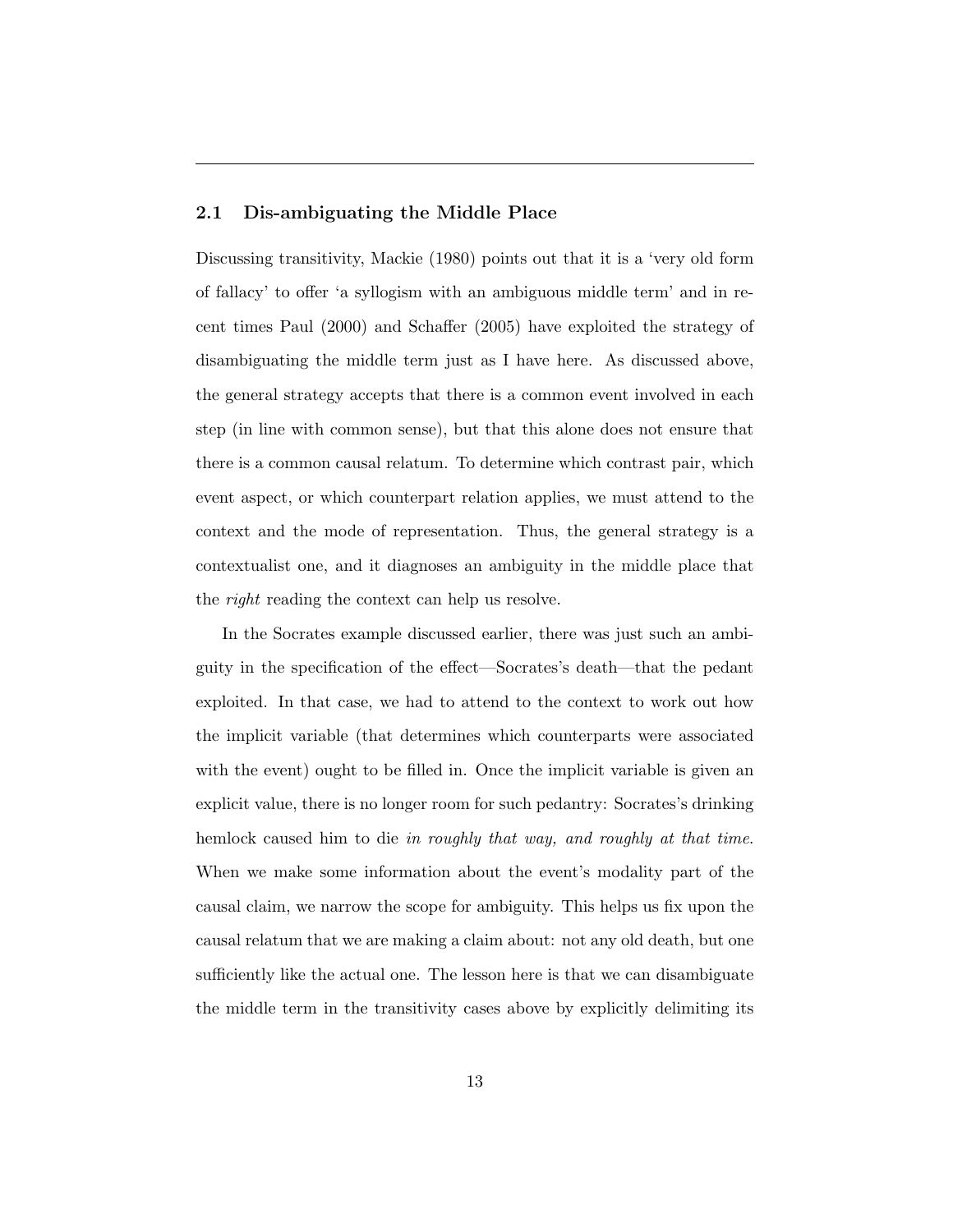essence.

I think that this feature of the contextualist strategy can be exploited to create a new, more resilient, counter-example, however. Consider the following example:

### Explicit Purple Flame:

The potassium caused the purple flame (which was essentially purple and essentially a flame), and the purple flame (still essentially both purple and a flame) caused the ignition.<sup>9</sup>

It is important to point out that counterpart theory does not rule out there being a context in which such a rich essence for the purple flame is appropriate—without a further commitment to fixed essences, any set of counterparts can constitute a viable counterpart relation. Similarly, the aspect theorist cannot plausibly rule out double-aspect causes in general. The iron needs to be *hot* and *heavy* to get the creases out, and a bullet needs to be both travelling quickly and made of a rigid material, to pierce the armour. In both cases two aspects of the event are required for the effect.

For ease of reference I will use  $d_{pf}$  to represent the burning of the purple flame as essentially both purple and a flame (or as having the double-aspect of being both purple and a flame). If the potassium salts had not been added, then the flame would have been orange and so the flame would not have had both of the essential features/aspects specified in Explicit Purple

<sup>9</sup>Note, I use "essentially" here as a shorthand for whatever feature or features that every counterpart has. Since the set of counterparts associated with an event can vary across contexts, so too can an event's essence.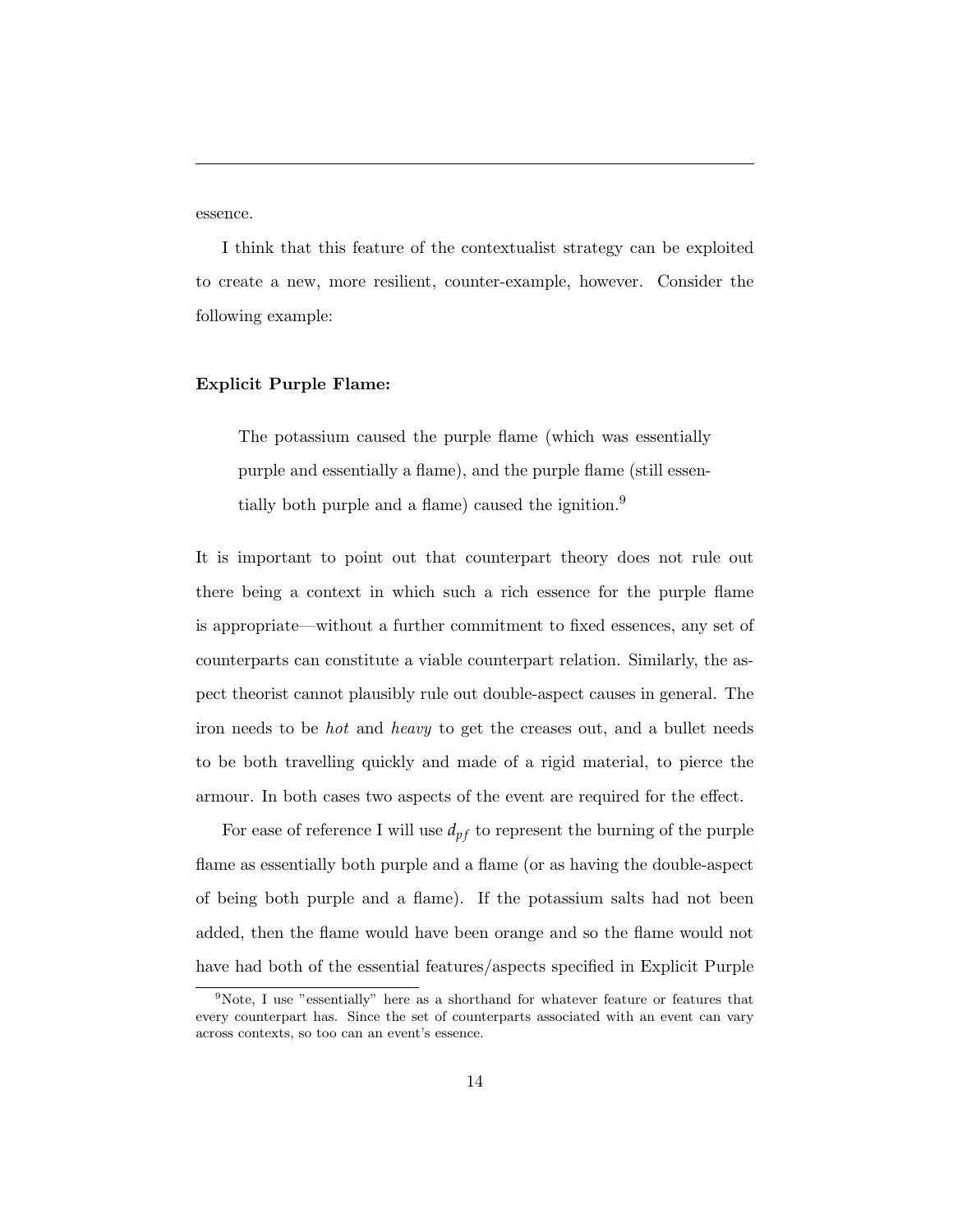Flame. Thus the potassium salts  $(c_m)$  caused the purple flame  $(d_{pf})$  on this reading. Similarly, if the purple flame been *cleanly excised*  $(\neg d_{pf})$ , then there would have been no ignition  $(\neg e_m)$ , so the purple flame caused the ignition on this reading too.<sup>10</sup>

I think that the new case does formally qualify as an example of transitivity because  $c_m$  caused  $d_{pf}$  and  $d_{pf}$  caused  $e_n$ . So, as long as the conclusion that the potassium caused the ignition is absurd, this qualifies as a counterexample to TRANSITIVITY-C. (I omit the equivalent explicit formulation for Dog Bite for brevity.)

It is worth offering some defence of this example, however, as it is crucial to what follows. This case leaves the mechanics of the original Menzies example intact: nothing about the physical region is changed by the specification of the essence, and so nothing about the causal structure should be thought to have changed. All that has been changed is the essence imputed to the event in the middle place. The problem in the original cases of Purple Flame and Dog Bark was that the initial cause was irrelevant to the eventual effect, and that remains true in the new example. What contextualist approaches try to do is distinguish the modality of the middle event (*d*) in the first clause, with the same event in the second. On a friendly reading of the context, this approach does the job: there are two candidate readings of the middle event in each example which, once disambguated, highlight a plausible equivocation. Explicit Purple Flame is designed to shine a light on

<sup>10</sup>Here it is important to recall that the cause event is to be *cleanly excised* and not just replaced by a close alternative, as discussed in *§*1.1 above. In the case of the event which is both essentially purple, and essentially a flame, we are to consider the closest worlds where whatever occupies the relevant region is *neither* purple nor a flame.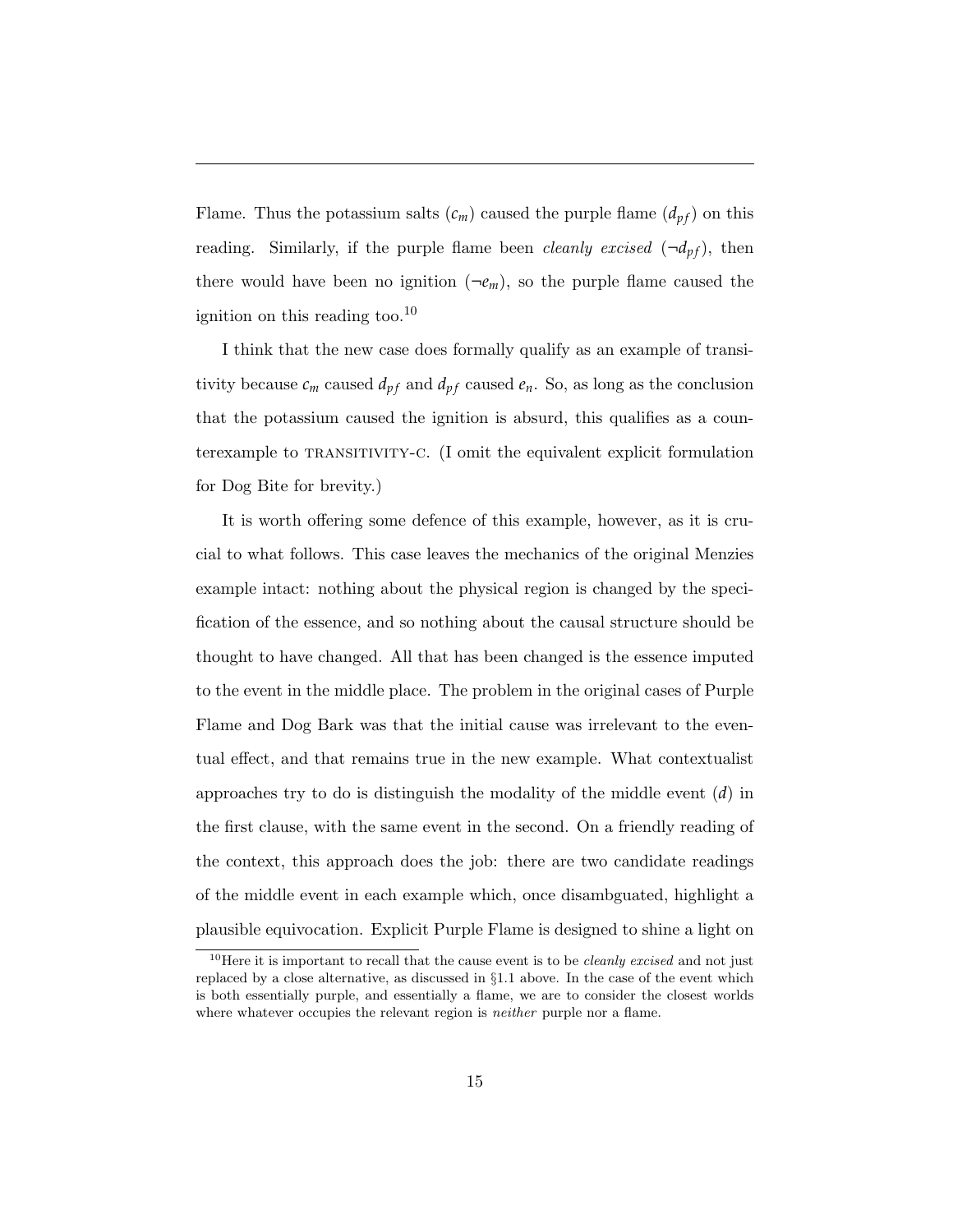the work being done by the friendly reading of the context that is required for this solution. By showing that an unfriendly context, in this case one in which the event modality is *stipulated*, yields an unpalatable answer, the contextualist must say what is wrong with the unfriendly reading, or accept that they have not yet solved the original problem. Such a context may be contrived, or unnatural but it is a possible context nevertheless.

What seems to be going wrong in all three cases, and perhaps most clearly in Explicit Purple Flame, is that there is irrelevant detail in the middle place. A simple counterfactual test does not have the resources to defend against such irrelevancy, however: the truth of the relevant counterfactual only establishes that the non-occurrence of one event  $(c)$  is sufficient for the non-occurrence of the other  $(e)$ , not that every part of  $c$  is relevant to the occurrence of *e*. For example, if Suzy's throw is a cause of the window breaking on the counterfactual account, it may well be the case that some broader event including Suzy's throw and some irrelevant additional region, or aspects, counts as a cause too. So, if irrelevancy is the issue, then we need an amendment to the counterfactual approach that delivers relevance. It is to just such a proposed amendment that I now turn.

### 3 A Proportionality Constraint

In the last section I showed that a promising solution to the mismatch counterexamples to TRANSITIVITY-C runs aground when faced with a new, more difficult, sort of case. Whilst such cases are viable as counterexamples, it is clear that they trade on the irrelevancy that a simple counterfactual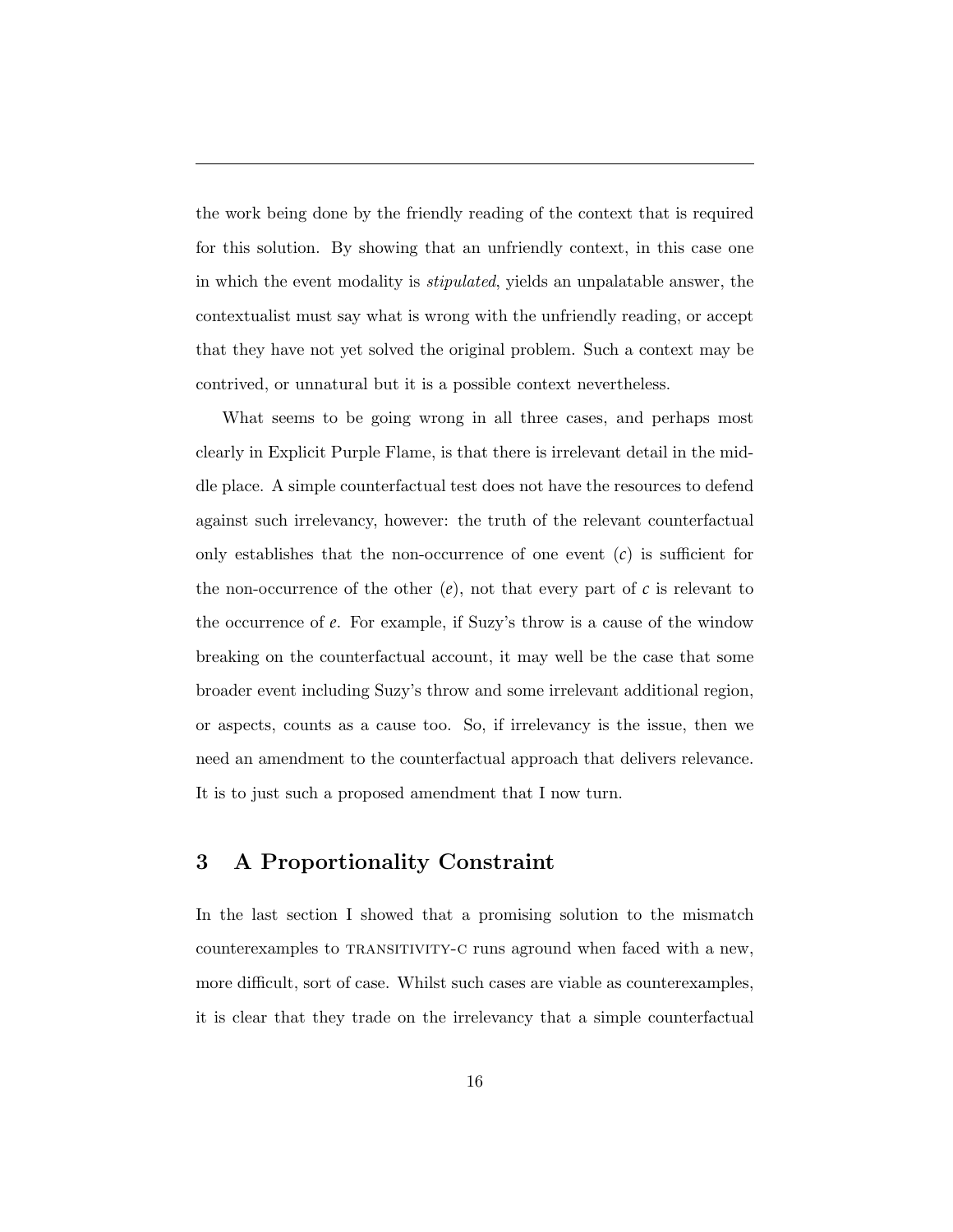account allows. In this section I consider a new strategy and key to this strategy is the notion of *proportionality*. In the next section I will critically assess this approach, and offer a modified alternative.

Suppose that Derek has a triangle that is scarlet and that he places it in front of Sophie, a pigeon that is trained to peck at all and only red things. Sophie then pecks the triangle. What caused Sophie to peck? Consider this causal scenario under two different descriptions:

- 1. The placing of the red triangle caused Sophie to peck.
- 2. The placing of the scarlet triangle caused Sophie to peck.

In the first description it seems as though the *redness* of the triangle is essential and so in any close world in which the placing of the red triangle does not occur, Sophie will not peck. Thus the simple counterfactual test I have adopted counts the placing of the red triangle as a cause of Sophie's peck and this seems like the right, intuition-matching, result.

Compare this with the second description which represents the *scarletness* as essential. In the closest worlds in which the event of placing the scarlet patch is *cleanly excised*, Sophie will not peck. Hence, the simple counterfactual analysis would count the two causal claims above on a par: both are causes.

The difference between scarlet and red in this sort of case was discussed by Yablo (1992). Yablo argues that the relationship of scarlet to red is that of determinate to determinable where the determinate, P, determines the determinable Q only if: (i) necessarily, for all  $x$ , if  $x$  has P then  $x$  has Q; and (ii) possibly, for some  $x$ ,  $x$  has  $Q$  but lacks  $P$  (1992, p.252)). Roughly,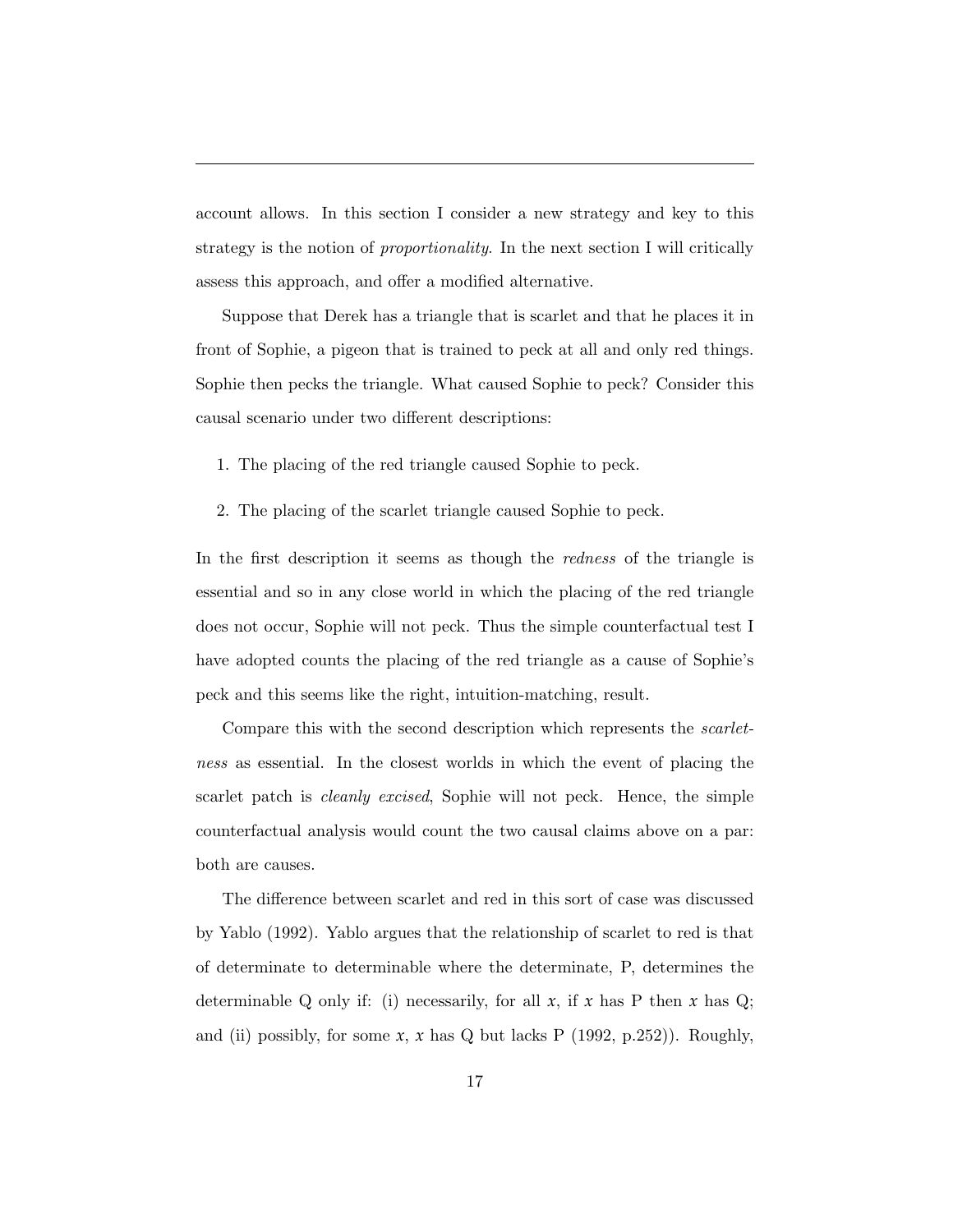if something is scarlet, it must be red, but if it is red it need not be scarlet. This can be translated into counterpart-theoretic terms: if something is essentially scarlet, then all of its counterparts will also be red, but if it is essentially red then it may well have non-scarlet counterparts.

In the case of Sophie, Yablo points out that citing the determinate scarlet, when citing the determinable red will do, amounts to giving too much information. It need not have been that precise shade to make Sophie peck, so to be that precise about the shade is to be, if not strictly wrong, at least misleading about what was required to make Sophie peck. I may be left thinking, wrongly in this case, that my crimson triangle won't elicit a peck too.

Too little information can be just as bad. Suppose that a second pigeon Alice had been trained to peck all and only scarlet things. Does placing the red triangle cause Alice to peck? If it had not been red, then Alice would not have pecked, so the claim looks true by the lights of the counterfactual test, but intuitively it is much better to cite the scarlet colour of the triangle in explaining Alice's peck. Being too imprecise in respect of the colour of the triangle may mislead: I may be left thinking, wrongly in this case, that my crimson triangle will elicit a peck too.

In the Sophie case, the scarlet was sufficient for the peck, but not required for it—it is not required because any other red would do. In the Alice case the triangle being scarlet is required, but just being red is not sufficient. So, here is a proposal: for a causal claim to be *properly formed* the cause must be both sufficient and required for the effect. This is the essence of Yablo's proportionality constraint: the cause must be specific enough, but not too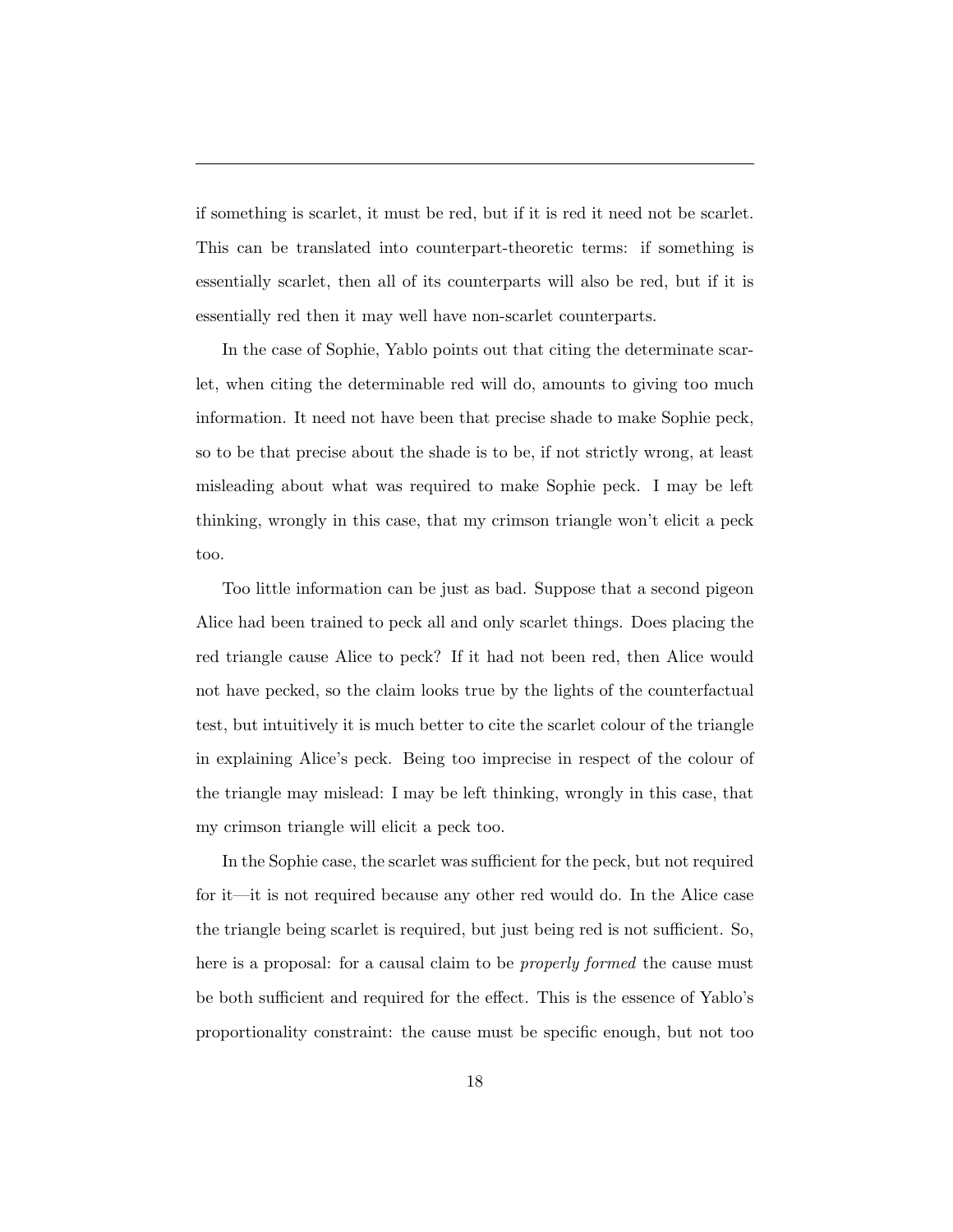specific, with respect to the effect.

More formally, Yablo offers the following definitions:

### Proportionality:

Where *X* is a fine-grained event defined in terms of some property and where  $+$  and  $-$  indicate, respectively, more or less specificity or determinateness of the property in question.

sufficient:  $X^-$  is sufficient for effect *E* iff for every  $X^+$ , if  $X^-$ , had occurred without  $X^+$ ,  $E$  would still have occurred.

required: An event  $X^+$ , is required for E iff for every  $X^-$ , if  $X^$ had occurred without  $X^+$ ,  $E$  would not have occurred.

Yablo's formulation adopts a fine-grained event ontology. As discussed earlier, this fine-graining of events fails to capture the sense in which the purple flame and the flame, the left-handed press and the press, are the same events being described in two different ways. The contrastive, event aspect and counterpart-theoretic accounts of the causal relata were all able to capture the idea that there could be single (coarse-grained) event, but potentially many (fine-grained) causal relata. So, before going on to apply the proportionality principle to the issues concerning transitivity, we must first translate it into one of these alternative conceptions of events, and of the causal relata. Here is where I think the notation we find in the counterparttheoretic approach is especially helpful (though, again, I do not claim that it is essential).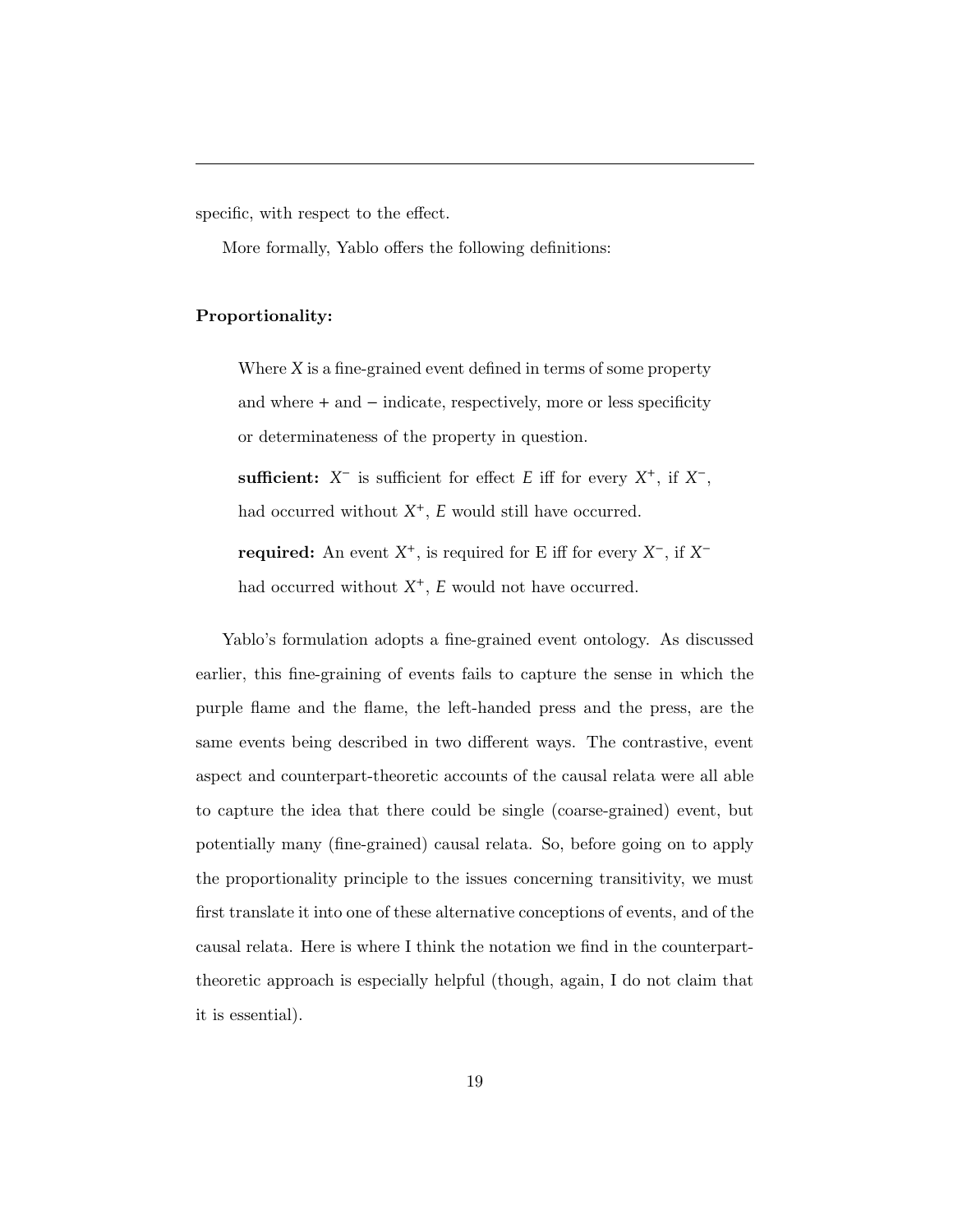We can translate the proportionality principle into counterpart theoretic terms by introducing the notion of an event being *strictly* more fragile or robust when associated with one set of counterparts rather than another. An event *e*, associated with set of counterparts *m*, is *strictly* more fragile than the same event  $e$  when associated with set of counterparts  $n$  iff every counterpart of  $e_m$  is a counterpart of  $e_n$  and not vice versa. Robustness is just the invert of fragility so  $e_n$  is strictly more robust than  $e_m$  iff  $e_m$  is strictly more fragile than *en*.

To represent the relative robustness of two sets of counterparts associated with the same event in different contexts, it will help to represent one relation in terms of the other. So, suppose that an event  $e$  can be taken to be relatively robust in context *D*. I will refer to its set of counterparts in *D* as  $n$  in that context and write  $e_n$  when referring to  $e$  under counterpart relation  $n$ . In some other context  $C$  in which  $e$  is taken to be strictly more fragile than it is associated with set of counterparts *n*, I will refer to that counterpart relation as  $c_n^+$ . In some other context *E* in which *e* is taken to be strictly less fragile (i.e. more robust) than when it is associated with set of counterparts  $n$ , I will refer it as  $c_n$ <sup>-</sup>. This is simply a naming device, like Yablo's  $X^+$  and  $X^-$  (for more and less specific), that helps express the idea that these two counterpart relations have a particular logical relation. On Yablo's account scarlet is a determinate of the determinable red. On my account, the placing the scarlet triangle in front of Sophie is strictly more fragile than the placing of a red triangle in front of Sophie. The subject of the proportionality constraint has moved from properties on Yablo's view,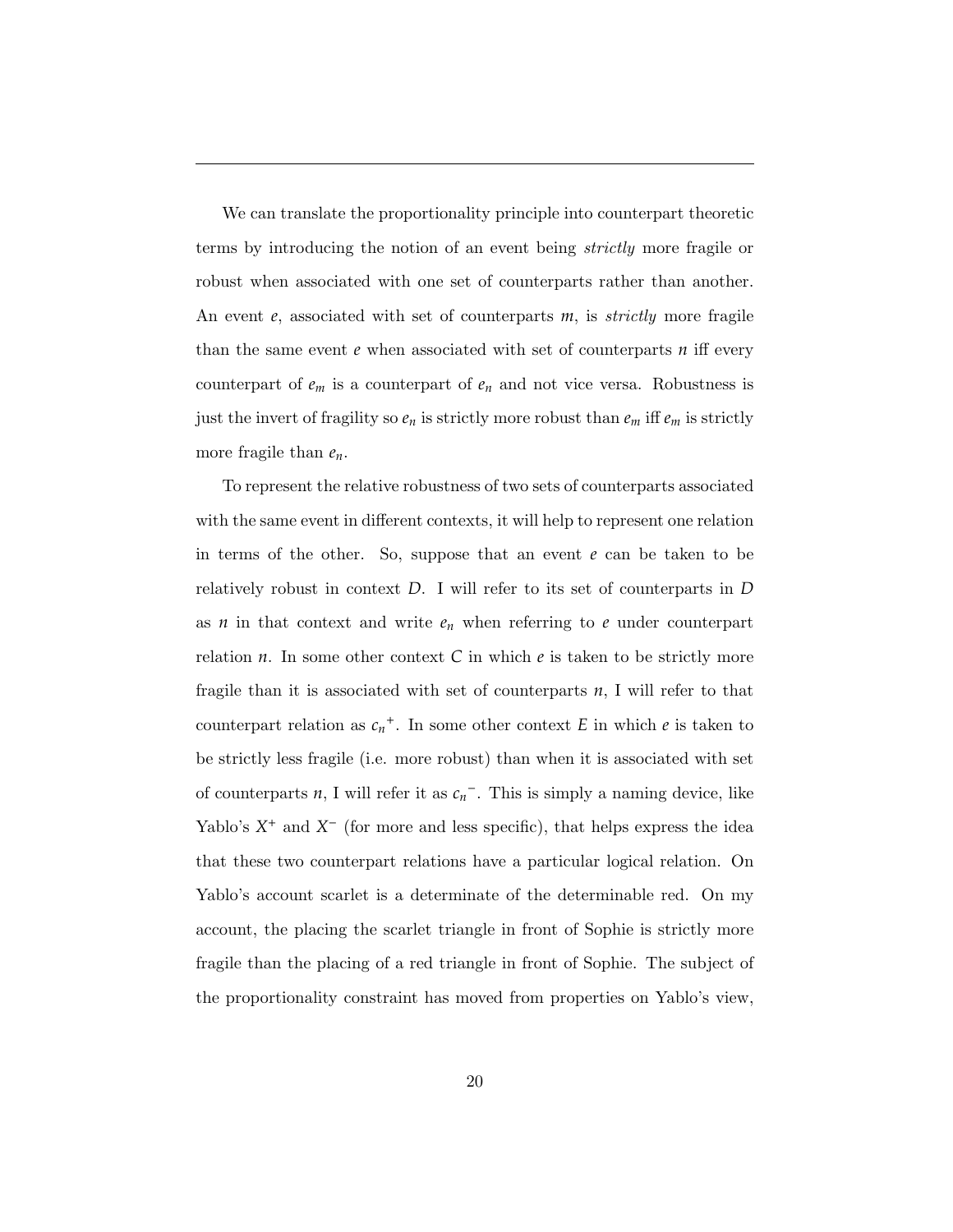to event-counterpart pairs on mine.<sup>11</sup>

I think this allows the following analogue of the proportionality constraint, utilising event-counterpart pairs in place of Yablo's properties:<sup>12</sup>

### Proportionality*cp*

sufficient<sub>cp</sub>: An event c, associated with set of counterparts  $m$  $c_m$ —is sufficient<sub>cp</sub> for effect *e* iff for every  $c_m$ <sup>+</sup>, if  $c_m$  had occurred without  $c_m^+$ ,  $e$  would still have occurred.

required*cp*: An event *c*, associated with set of counterparts *m*  $c_m$ — is required<sub>cp</sub> for *e* iff for every  $c_m$ <sup>-</sup>, if  $c_m$ <sup>-</sup>, had occurred without  $c_m$ ,  $e$  would not have occurred.

This way, the placing the red triangle is sufficient<sub>cp</sub> for Sophie's pecking since had it been crimson, and therefore not scarlet  $(c_m^+)$  but still red  $(c_m)$ , the triangle would still have made her peck. The redness of the triangle is also required<sub>cp</sub> for the pecking since if the triangle had been coloured  $c_m$ <sup>-</sup>, but not red  $c_m$ , the pecking would not have occurred.

The same event, taken as essentially scarlet (i.e. associated with set of counterparts *n*, and noted as  $c_n$ ), is also sufficient<sub>cp</sub> for the pecking since had the triangle been a lighter or darker shade of scarlet  $(c_n^+)$ , Sophie still would have pecked. However the essentially scarlet event  $(c_n)$  is not required<sub>cp</sub> for

<sup>&</sup>lt;sup>11</sup>It may prove to be an advantage of the counterpart-theoretic approach that it is not restricted to natural properties. If one counterpart relation entails another, but not vice versa, then the first is strictly more fragile than the second regardless of how unnatural or gruesome it is.

<sup>12</sup>I am using Weslake's (2013) paraphrase, and I alter the notation from Yablo's *X*<sup>+</sup> for more specific and  $X^-$  for less specific to my preferred reference to the robustness or fragility of the event when associated with different sets of counterparts.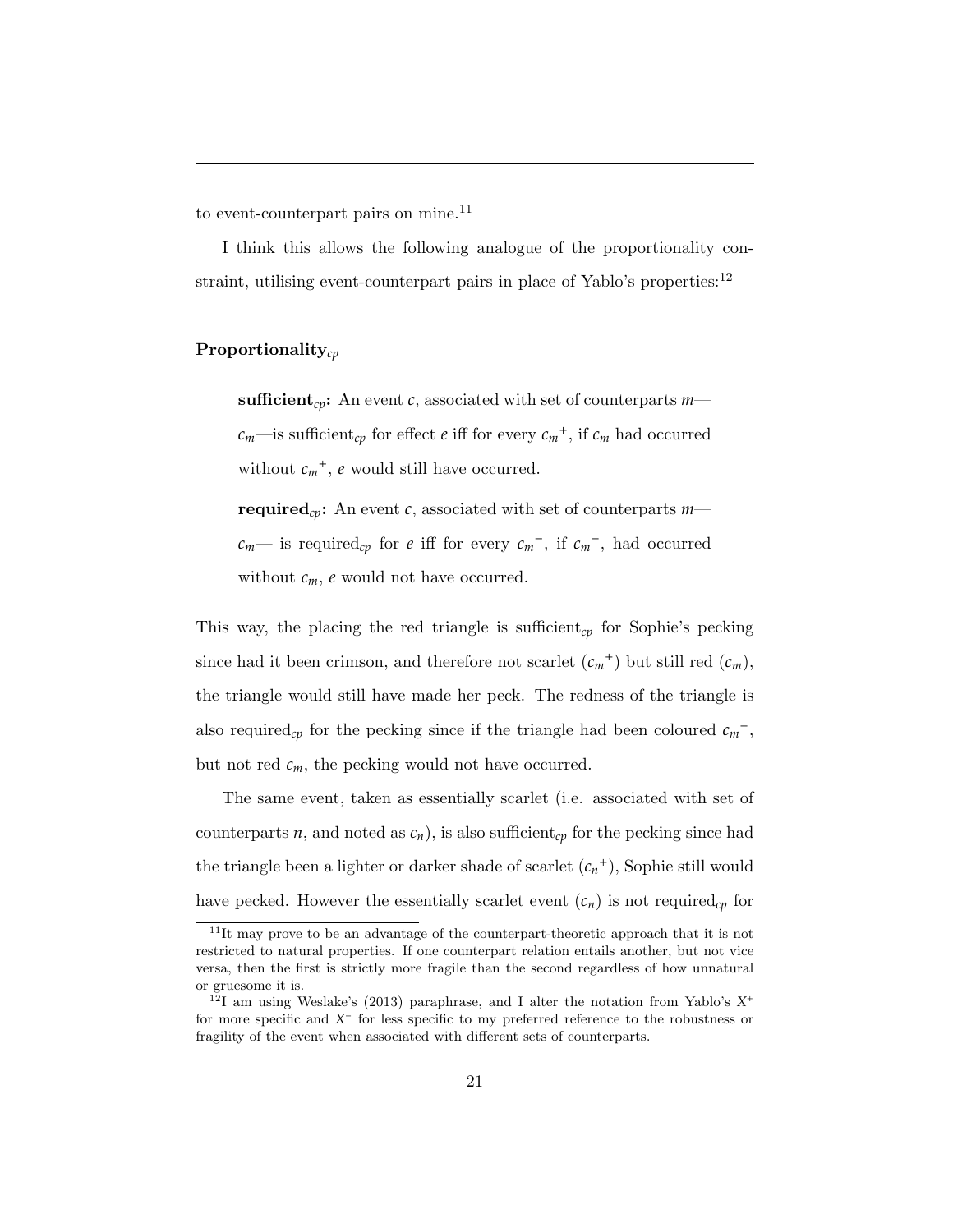the pecking since had the triangle still been red  $(c_n^-)$ , but a different shade  $(\neg c_n)$  then the pecking would still have occurred.

On this account, the event of placing the triangle is the *proportional cause* of the pecking when it is the placing of an essentially red triangle, but not when it is the placing of an essentially scarlet triangle. Yablo's suggestion that proportionality is a constraint on a well-formed causal claim would appear to explain the initial, intuitive, reading of the Sophie case: it is preferable to cite the red triangle rather than the scarlet when giving the cause of the peck.

Returning now to the mismatch counterexamples from *§*2, it seems that the proportionality constraint lends weight to the interpretation of the events I originally offered. In the first version of the Purple Flame case I took the flame to be essentially purple when it was an effect of the salts and accidentally purple when it was the cause of the blaze. Since the flame simpliciter is sufficient<sub>cp</sub> and required<sub>cp</sub> for the blaze, but the purple flame is merely sufficient<sub>cp</sub>, the proportionality constraint warrants taking the flame simpliciter to be the cause of the ignition, and the purple flame not to be. Since the salts did not cause there to be a flame simpliciter, there is no causal chaining in this case and no counterexample to the transitivity thesis. Only by building too much information into the specification of the middle event did the apparent problem arise.

In the Dog Bite case, the left-handed press is merely sufficient<sub>cp</sub>, for the detonation: since any old press will do, the left-handed press is not required<sub>cp</sub>. Specifying that it was a left-handed press provides too much information and violates the proportionality constraint. So, the bite caused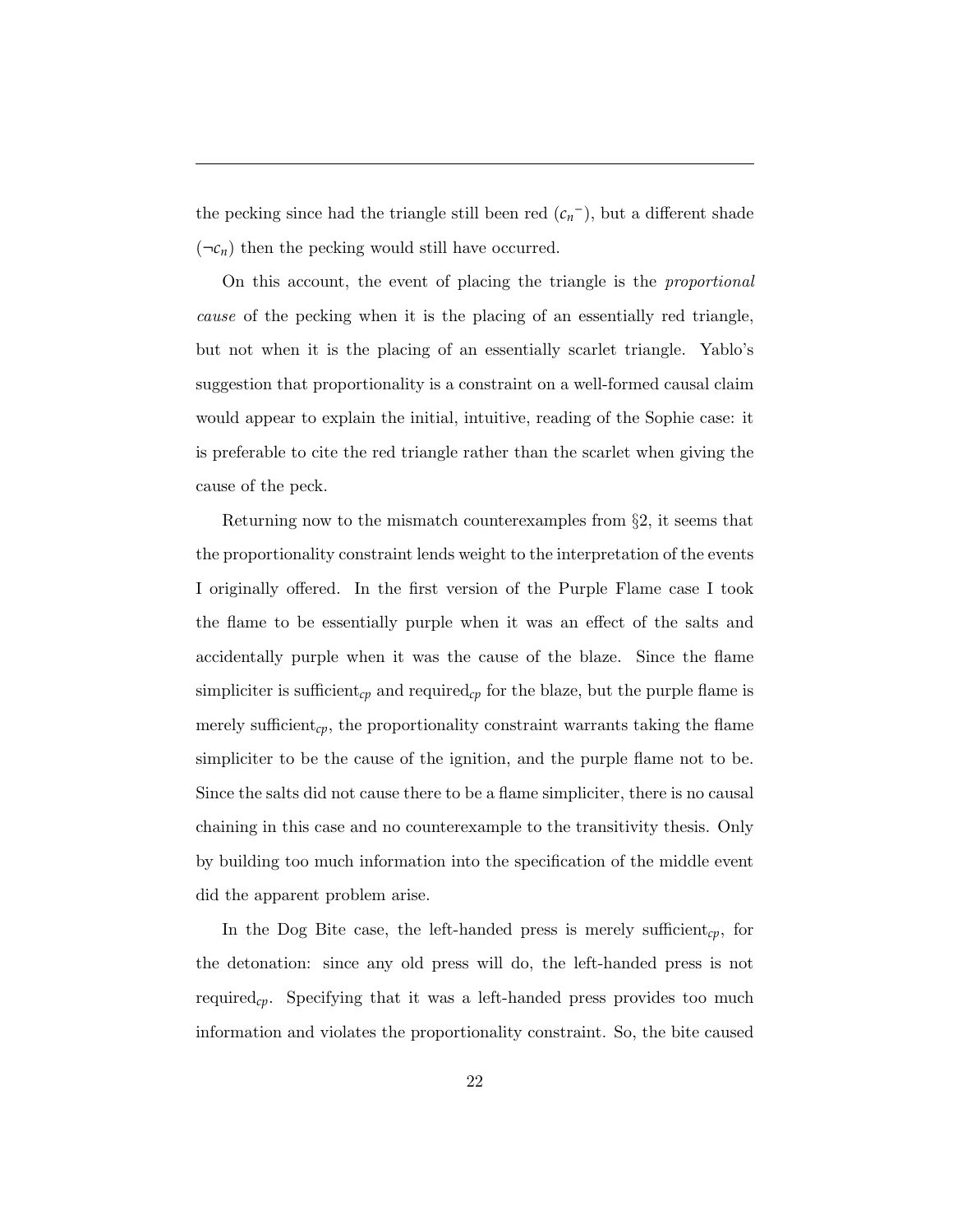a left-handed press, but a press simpliciter caused the explosion. Since the modality of the left-handed press and the press simpliciter can be distinguished on a counterpart theory of events, there is no causal chain that runs from the bite to the detonation. Once again, the proportionality constraint provides justification for treating the middle place in this putative case of transitivity as having shifted between the first causal step and the second. Where there is no overlapping chain, there is no counterexample to the transitivity thesis.

So, adopting a proportionality criterion lends further support to the contextualist argument that Purple Flame and Dog Bite were not genuine counterexamples because, in my preferred way of speaking, they traded on a conflation with regards to which set of counterparts is associated with the middle event in the chain. However, I offered a harder problem in the case of Explicit Purple Flame. In that harder case the conflation is removed by explicitly fixing the set of counterparts which is associated with the event in the middle place so as to ensure a qualifying transitive structure. The harder case was made possible by the need for an interpretive step to establish what set of counterparts should be attributed to the middle event (or which aspect was under consideration) in a given context. The harder case works by overriding the interpretive step:

#### Explicit Purple Flame:

The potassium caused the purple flame (which was essentially purple and essentially a flame), and the purple flame (still essen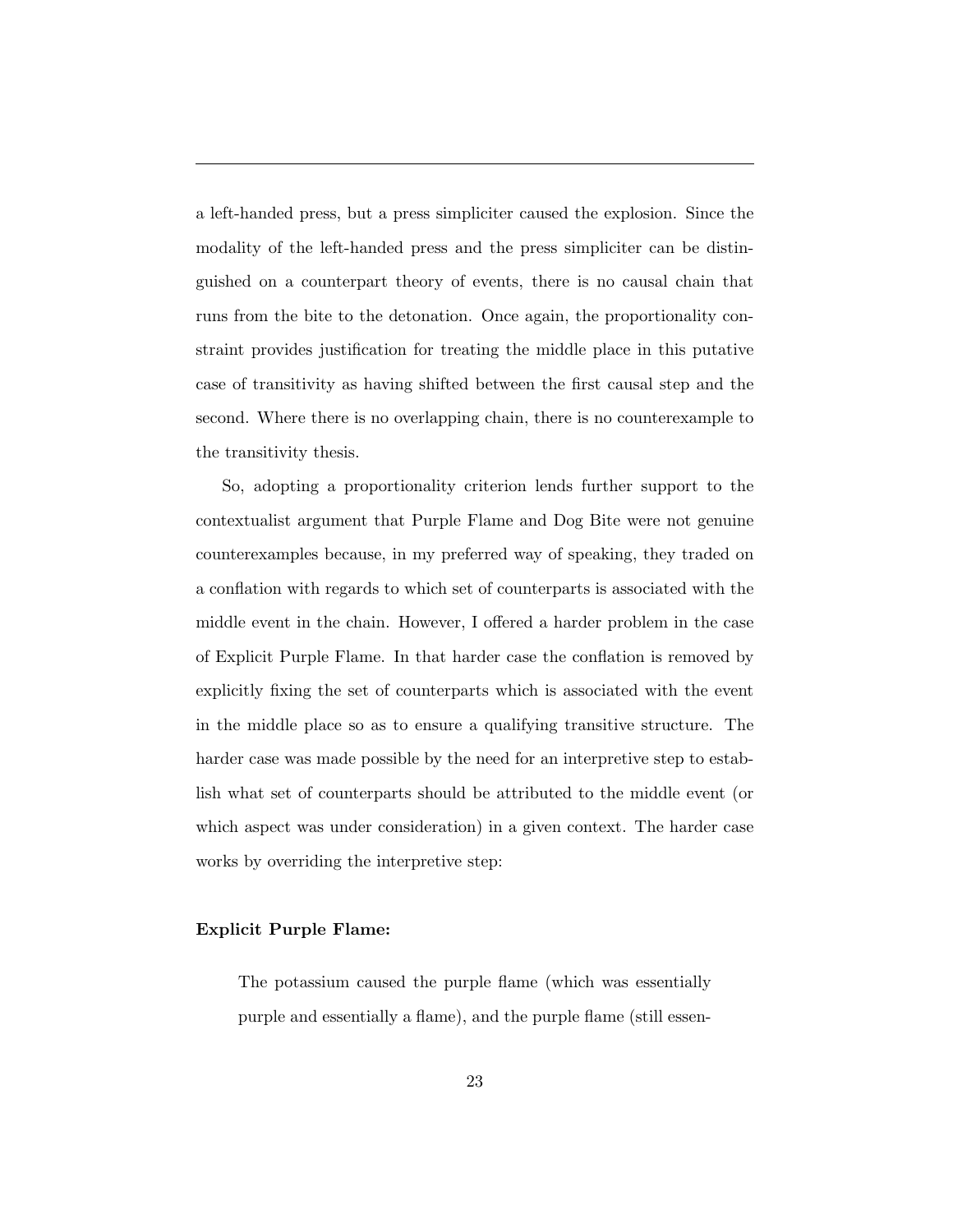tially both purple and a flame) caused the ignition.

In this case there is no room to re-interpret the essences (or aspects) that apply to the middle event because they have been made explicit and, by a counterfactual test, the salts cause the purple flame and the purple flame causes the fire. So, by transitivity-c the salts were a cause of the ignition. Unlike the original Purple Flame and Dog Bite cases, this case qualifies as transitive and has an absurd conclusion. It looks like a genuine counterexample.

However, notice how Explicit Purple Flame falls foul of Proportionality*cp*: the salts are required<sub>cp</sub> and sufficient<sub>cp</sub> for the purple flame but the purple flame is merely sufficient<sub>cp</sub>, not required<sub>cp</sub>, for the ignition since any colour of flame would have done the job of igniting the curtains. The first step is proportional but the second step is not. Once we replace the second step with the proportional claim that the flame simpliciter caused the curtains to ignite, the case is no longer a candidate for transitivity as, once again, the middle place shifts between the first causal claim (where it is essentially purple and essentially a flame) and the second (where it is only accidentally purple). There is no stable position in which the claims are proportional and where TRANSITIVITY-C would make the salts a cause of the ignition.

So, each mismatch counterexample to TRANSITIVITY-C, when genuinely transitive, fails to meet my revised Proportionality*cp* constraint. This motivates my central hypothesis in this paper: that chains of causation do not always confer an overall causal connection between the first event and the last, but chains where each step satisfies Proportionality*cp* (i.e. proportional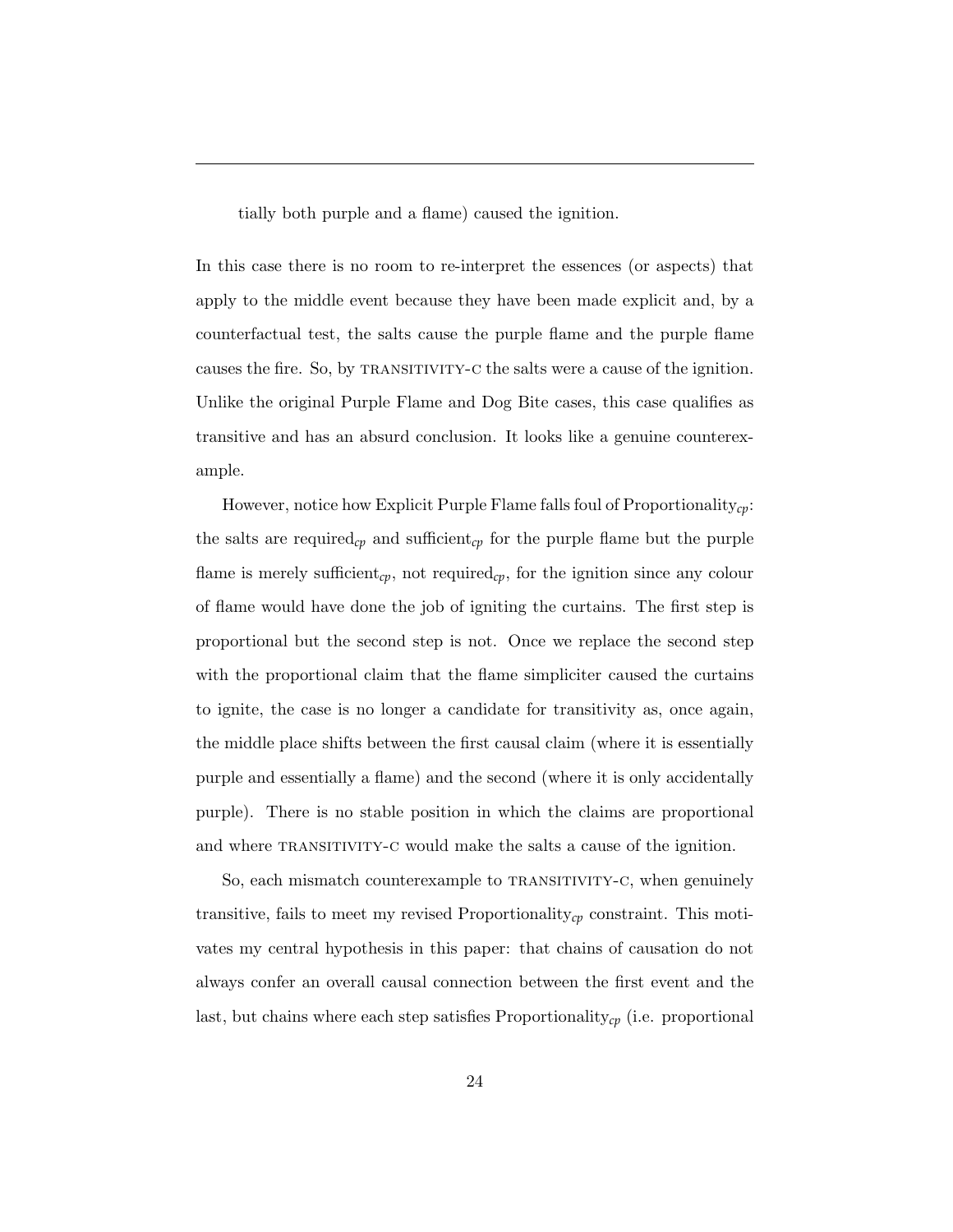causal claims) might. In the remaining section, I will consider a dilemma that is raised by this hypothesis.

# 4 The Dilemma of Proportionality

On introducing Yablo's proportionality constraint I framed it as a constraint on a 'properly formed' causal claim. This was intentionally ambiguous between two readings. On the first, *strong*, reading it is a constraint on which causal claims can be true. On this reading, an out-of-proportion causal claim is literally false (though it may remain acceptable to say for pragmatic reasons). On the second, *weak*, reading, the proportionality constraint is not a constraint on which claims are true, but merely a constraint on which causal claims are optimally formed in some sense. On this reading, an outof-proportion causal claim can be true. I think that those in favour of a proportionality constraint face something of a dilemma on this point. In this section I will lay out the dilemma, and then give an argument against the strong interpretation of the proportionality constraint. I will then consider what work a weak proportionality constraint can still do in relation to the transitivity of causation.

On the one hand, it seems as though proportionality must be a strong constraint if it is to do the work I have put it to in the forgoing discussion of transitivity. Otherwise out-of-proportion causal claims could still be true, and it would still be true (even if sub-optimal in some sense) to say that 'the purple flame caused the curtains to ignite' in my explicit version of the example. The proportionality-based solution to Explicit Purple Flame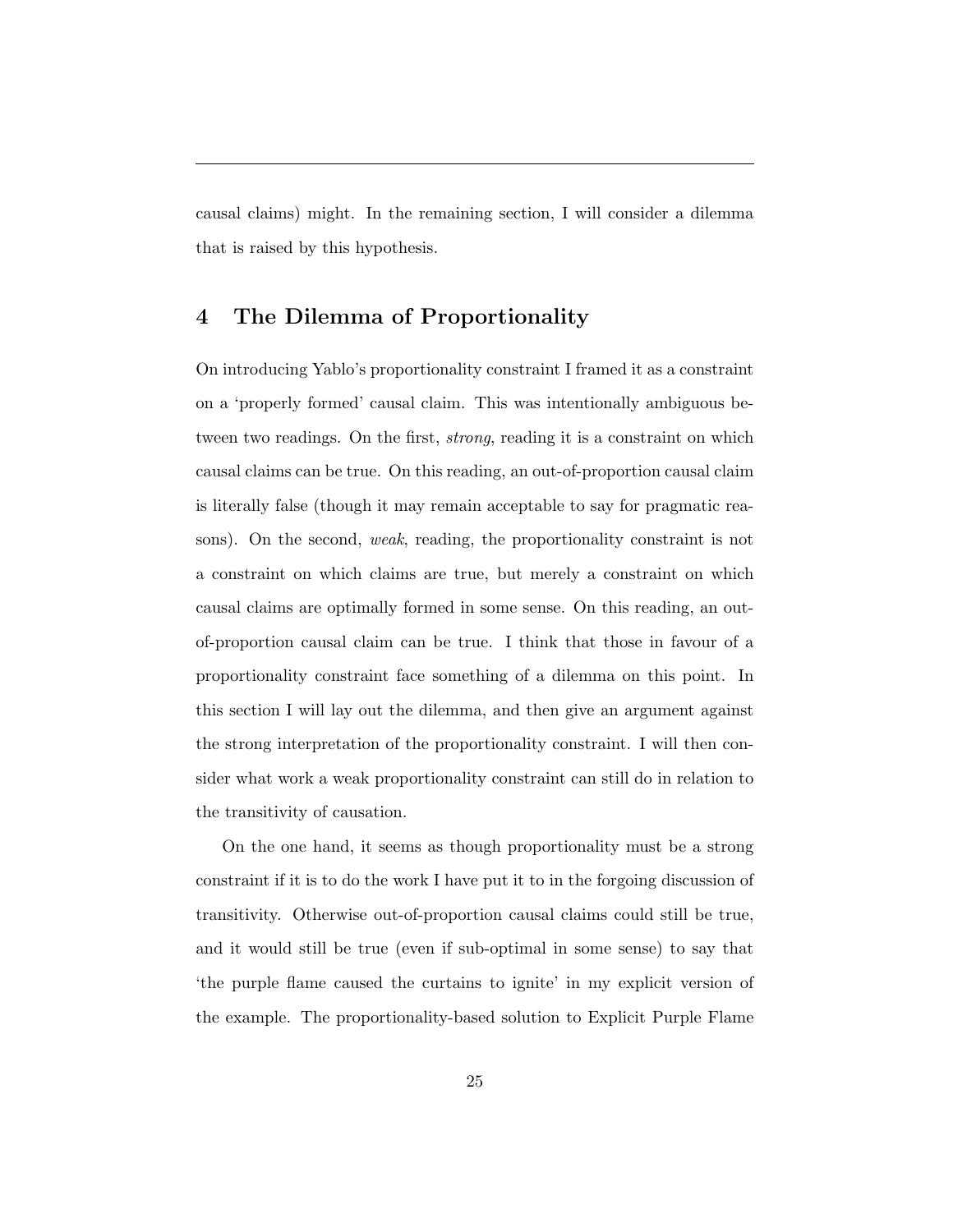requires that we reject that causal claim in favour of citing the flame (purple or otherwise) as the cause of the ignition, but if the out-of-proportion claim remains true, then we have no basis on which to reject it. Only if the strong interpretation of proportionality is true, and so out-of-proportion claims are false in general, can we reasonably rule out the problem links. This would be a significant success and there are those in the literature who do seem to take proportionality to be such a strong constraint: Menzies and List (2010), Sartorio (2010) and Yablo (1992) (though I believe the connection to transitivity is novel).

On the other hand, if proportionality is a constraint on which causal claims are true, then that would rule out many of the canonical claims of causation that we ordinarily endorse: it would be false (and not just infelicitous) to attribute Sophie's peck to the placing of the scarlet triangle, it would be false to say 'the slamming door caused the baby to wake' or to claim that being shot by Mark David Chapman was what caused John Lennon to die. These would be false because there is some more proportional claim: that it was the placing of a *red* triangle, the making of a loud noise or being shot by *someone* that did the causal work. We can perhaps grant that such ordinary causal claims are not optimally informative of the causal structure, but surely we do not want to consider them *false*. If such claims really are false, then much of our ordinary causal talk is literally false. Imposing proportionality as a strong constraint on causation seems like a non-starter if we are to take our ordinary claims seriously.<sup>13</sup>

<sup>13</sup>Note that the examples given are clearly *assertable*, so they tell against even the pragmatic reading of the proportionality constraint discussed in Shapiro and Sober (2012).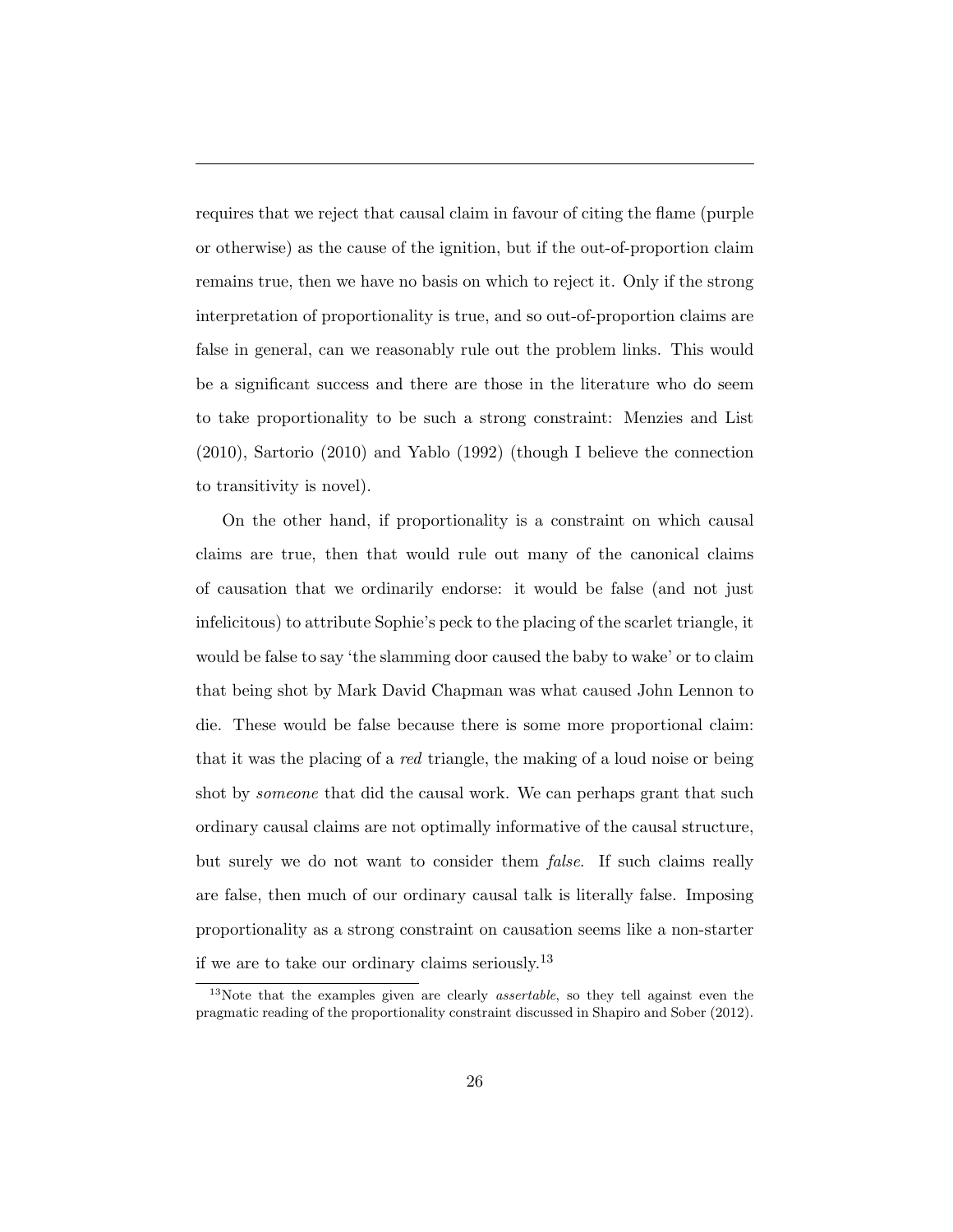So, we have a dilemma: if the proportionality constraint is a strong constraint then we can resolve the mismatch problems of transitivity, but at the cost of rejecting much of our ordinary talk as false, but if it is a merely a weak constraint then we can rescue our ordinary causal talk but at the cost of our solution to those problems.

In what follows I will make the case that we should embrace the second horn of the dilemma and that doing so is not as costly as it might appear.

### 4.1 Proportionality as a Strong Constraint

If we suppose that the proportionality constraint is indeed a strong constraint, then all causes are proportional and so there is no such thing as an out-of-proportion cause. That being so, the following thesis should be exactly equivalent to TRANSITIVITY-C introduced earlier:

proportional transitivity-c: If *cm* is a *proportional* cause of *dp* and *dp* is a *proportional* cause of *en*, then *cm* is a *proportional* cause of *en*.

Notice that this thesis is committed to the proportionality of the first cause  $(c_m)$  with respect to the eventual effect  $(e_n)$  when each step is proportional. So, this thesis makes an important prediction: in every genuine causal chain, the first cause will be proportional with respect the the last effect. I think a familiar type of example from the causal literature shows such a prediction to be false: cases of early pre-emption.

In Lewis's original (1973) presentation of his counterfactual analysis of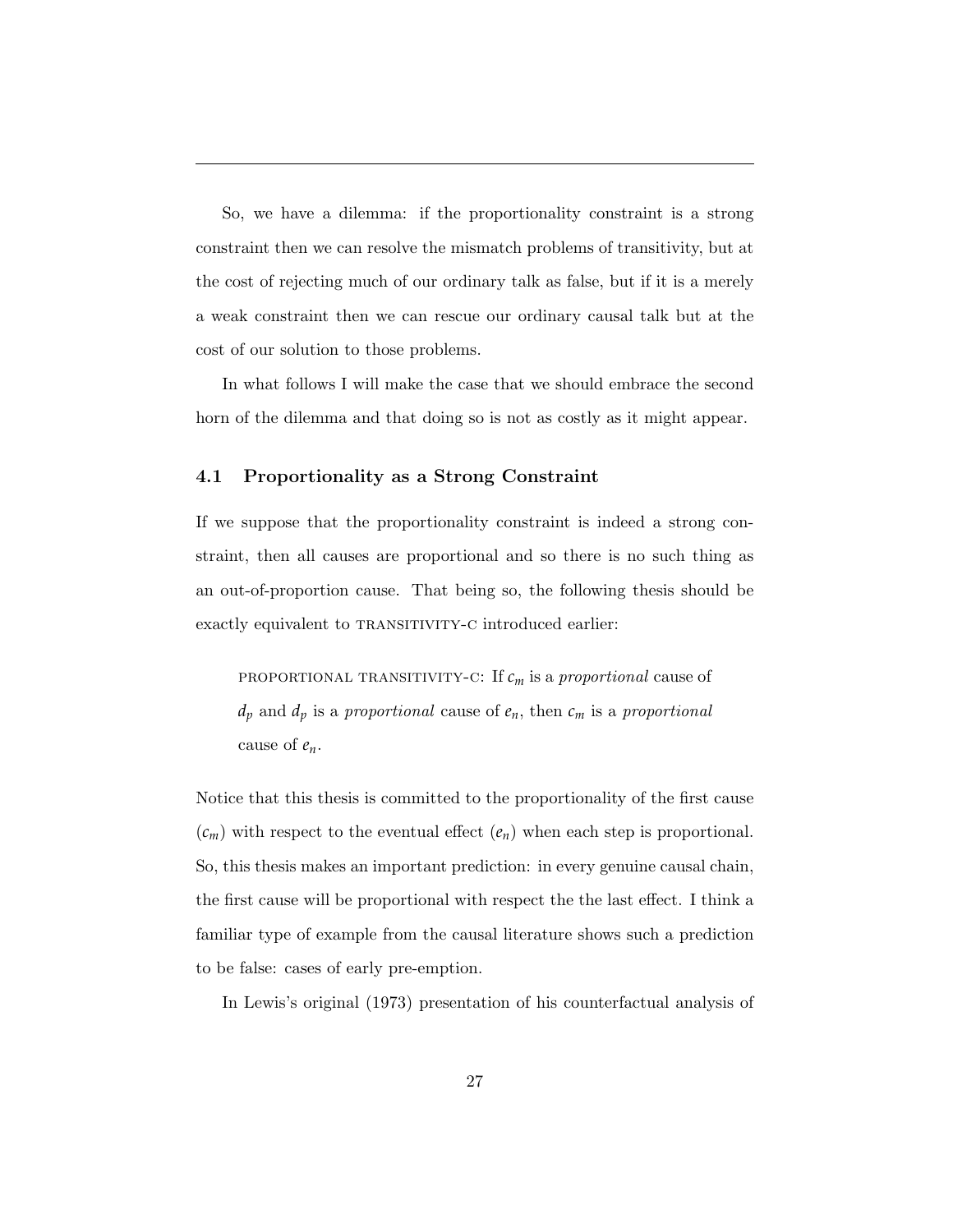causation, he introduced cases of early pre-emption $14$  to show why he needed causation to be the ancestral of, and not straightforwardly identical with, counterfactual dependence between distinct events. Early pre-emption cases are those where it is intuitively obvious that one event  $(c_1)$  caused the effect  $(e)$  but where there is no counterfactual dependence of the effect upon that event because there is an unused back-up  $(c_2)$  which guaranteed that the effect would occur. Here is a classic example:

### Early Pre-emption:

Billy and Suzy are out to vandalise. Suzy picks up the only rock and throws it towards the window. If Suzy hadn't thrown the rock, Billy would have (and he is notoriously accurate). The rock strikes the window and the window breaks.

Here it is obvious that Suzy is a cause of the window's breaking but it is equally obvious that the breaking did not *depend* on Suzy because Billy was ready to step in. More precisely, 'if Suzy had not thrown the rock then the window would not have broken' is false because Billy would have broken it in any case. So, there is no overall counterfactual dependence of the window breaking on Suzy's throw. Does this mean that the counterfactual analyst about causation must deny that Suzy is a cause? No, said Lewis. Causation is transitive but counterfactual dependence is not. So whilst there was a

<sup>14</sup>Cases of late, super and trumping varieties of pre-emption came later—see Lewis  $(1986)$ , Hall  $(2000)$  and Schaffer  $(2000)$  for discussion. Whilst important cases, they differ in structure from early pre-emption because they are each immune to the transitivity-based response Lewis gives in the original case. Thus, they are not relevant to my discussion here. However, see Bernstein (2014) and (Author) for critical discussion of these cases.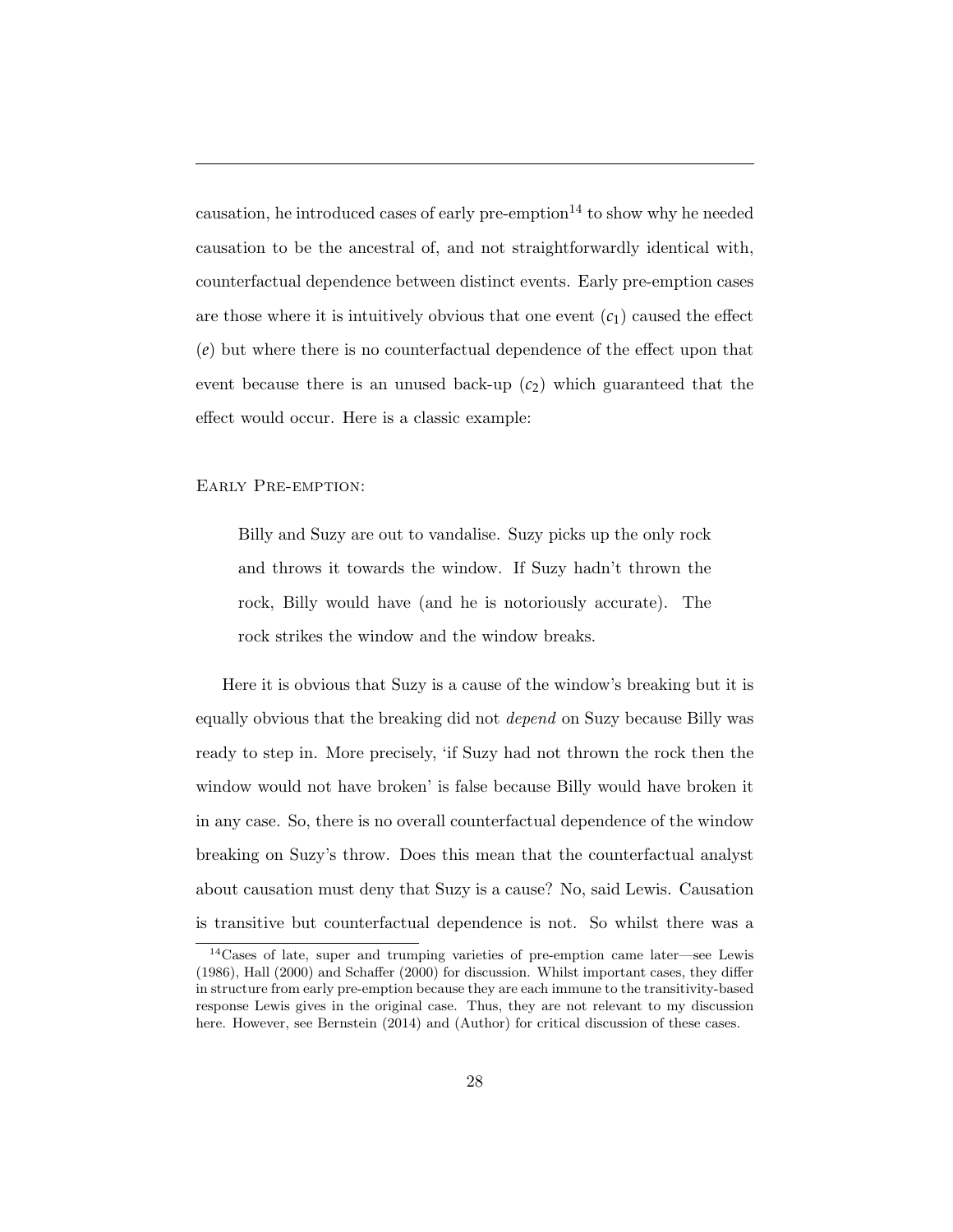failure of overall dependence of the effect upon the initial cause in this case, there was nevertheless a chain of dependence leading from the throw to the window breaking: the rock's being at *that* point in mid-air (event *d*) depended on Suzy throwing it (*c*1), and by the time the rock is at that point Billy has been frustrated  $(c_2 \text{ had not occurred})$ , and so as of that moment the window's breaking (*e*) depends upon the rock being at that point (*d*). Therefore, *e* depends on *d*, and *d* depends on *c*1. There may be no overall dependence of *e* upon *c*<sup>1</sup> but there is a step-wise chain of dependence from *c*<sup>1</sup> to  $e$  via  $d$  and so, by the transitivity of causation,  $c_1$  is a cause of  $e$ . Thus, by appeal to some version of the transitivity thesis, the counterfactual theorist need not worry about cases of early pre-emption.

However, this neat response does not work if the version of the transitivity thesis appealed to is proportional transitivity-c. Notice that Suzy's throwing the rock as she did was proportional to its being at *that* point in mid air. Simply specifying 'a child's throwing the rock' would be too general, it would imply (wrongly, we can suppose) that Billy's throw would have passed through the same point. However, had Suzy not thrown the rock, and Billy had, the window would have still broken. So Suzy's throw is not a proportional cause of the breaking, a child's throw is. What this means is that whilst the proportional causal chain runs from Suzy's throw to the window breaking, it does not result in a *proportional* dependence of the window's breaking on Suzy's throw. This contradicts proportional transitivity-c. A chain of proportional causation does not necessarily yield proportionality overall.

It is important to note that this line of argument is not based on pro-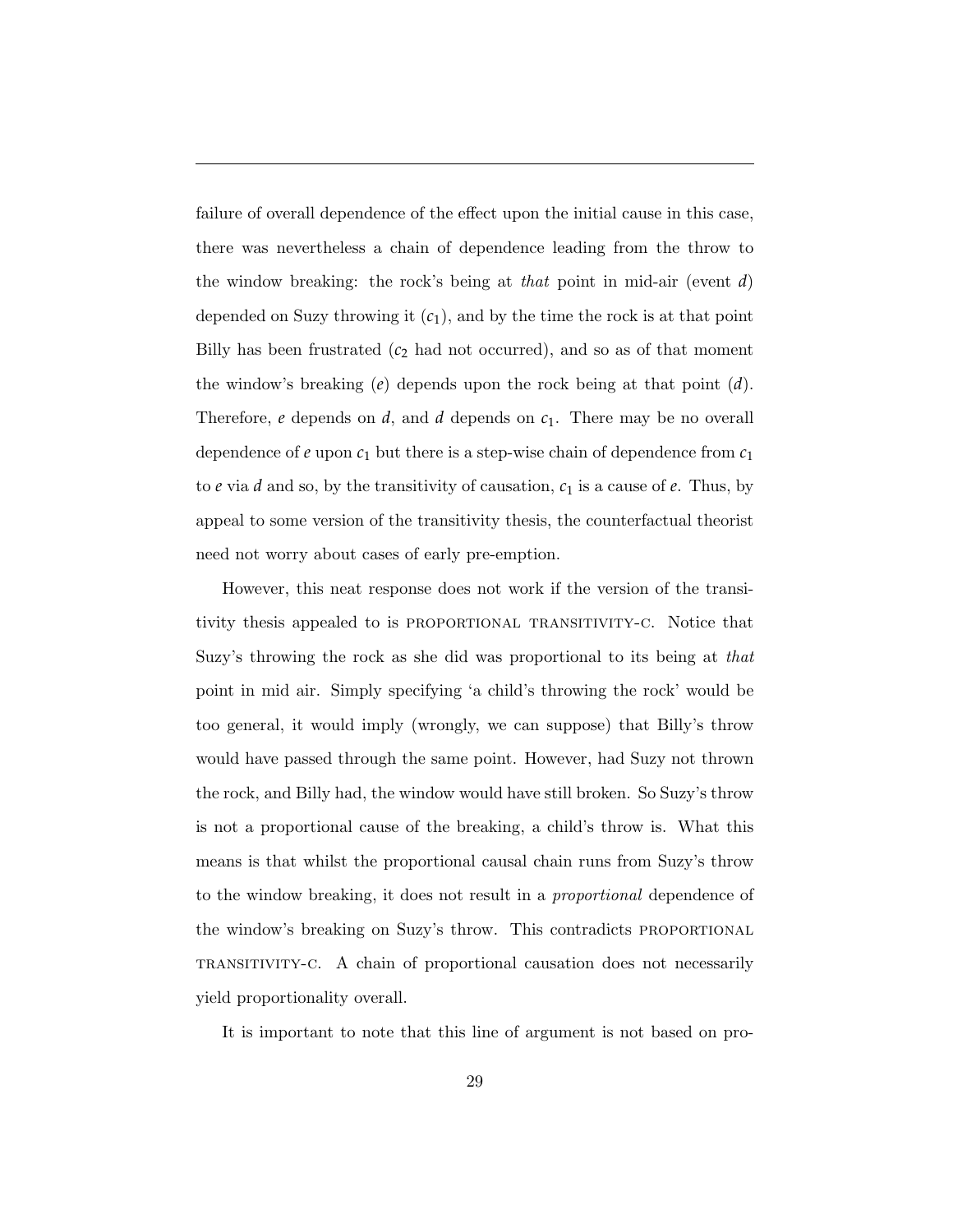ducing a counter-intuitive result, in the manner of Purple Flame and Dog Bark from earlier. Rather, this argument shows that the PROPORTIONAL transitivity-c thesis, which is a direct consequence of combining the transitivity of causation with a strong proportionality constraint, is false. The thesis makes a prediction about there being overall proportionality between the first and last steps in a causal chain and that prediction fails in cases with an early pre-emption structure. Thus the thesis is not generally true.

The foregoing should make us question the strategy of combining a transitivity thesis and a strong proportionality constraint on causation. However, the same Early Pre-emption example gives us reason to question the strong constraint directly. Suzy's throwing the rock is not a proportional cause of the window breaking, a child's throw is. So, if adopting the proportionality constraint requires that we reject out-of-proportion causes, then it requires that we deny that Suzy's throwing the rock caused the window to break. Such a result would be at odds with a decades-old consensus in the causal literature: the pre-emptor is the cause. I think this gives us sufficient reason to reject the strong interpretation of the proportionality constraint and with it the first horn of the dilemma.

### 4.2 Proportionality as a Weak Constraint

Recall that the problem with the initial TRANSITIVITY-C thesis was that it did not restrict its predictions of causal chaining to only proportional causal links. As we have just seen, the problem with PROPORTIONAL TRANSITIVITYc (which was a consequence of the strong interpretation) is that it wrongly predicts overall proportionality when all the links are proportional. This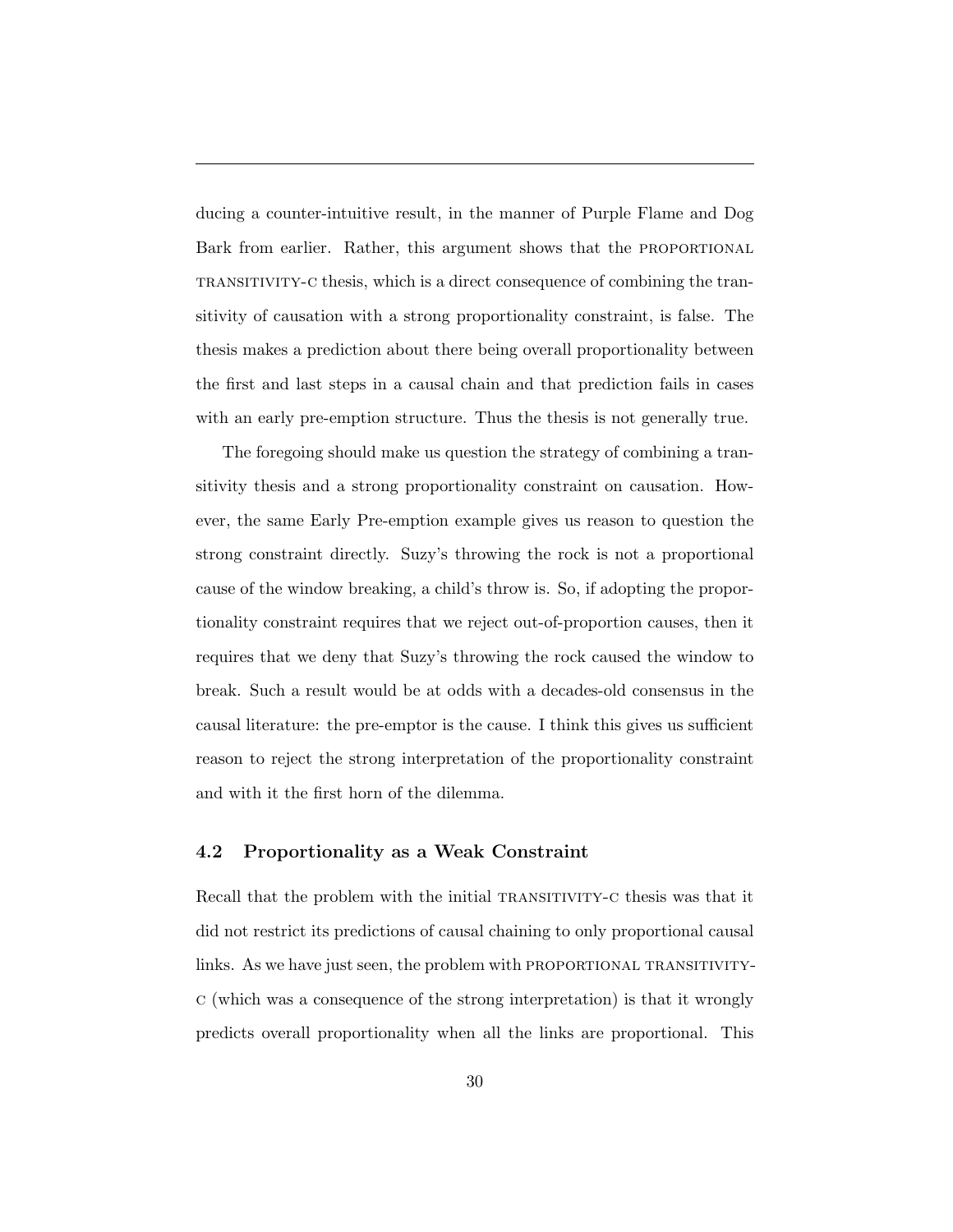leaves room for a third alternative:

**PROPORTIONAL** CHAINING: If  $c_m$  is a *proportional* cause of  $d_p$ and  $d_p$  is a *proportional* cause of  $e_n$ , then  $c_m$  is a cause of  $e_n$ .

The important shift here is that whilst the links in the causal chain must be proportional, the overall causal connection from the first event to the last need not. So, PROPORTIONAL CHAINING does not make the same problematic prediction that proportional transitivity-c made in the early pre-emption case, but it still rules out the problematic cases of Purple Flame, Dog Bite and Explicit Purple Flame that were counterexamples to the initial transitivity-c (since each have out-of-proportion steps, proportional chaining is not committed to the problematic conclusions). This thesis gives us the causal chaining that we want, without the problematic conclusions that we don't in those cases.

There are two important things to note about PROPORTIONAL CHAINing. First, since this thesis distinguishes causes from proportional causes, it had better be read in light of a weak, rather than strong, interpretation of the proportionality constraint. Otherwise, the final clause in proportional chaining is exactly equivalent to the final clause in proportional transitivity-c, collapsing the all-important distinction between the two theses. Second, proportional chaining is not a transitivity thesis: the relation referred to in the consequent is one about causation, and the relations in the antecedent concern proportional causation. In other words, one can deny the transitivity of causation and still embrace proportional CHAINING.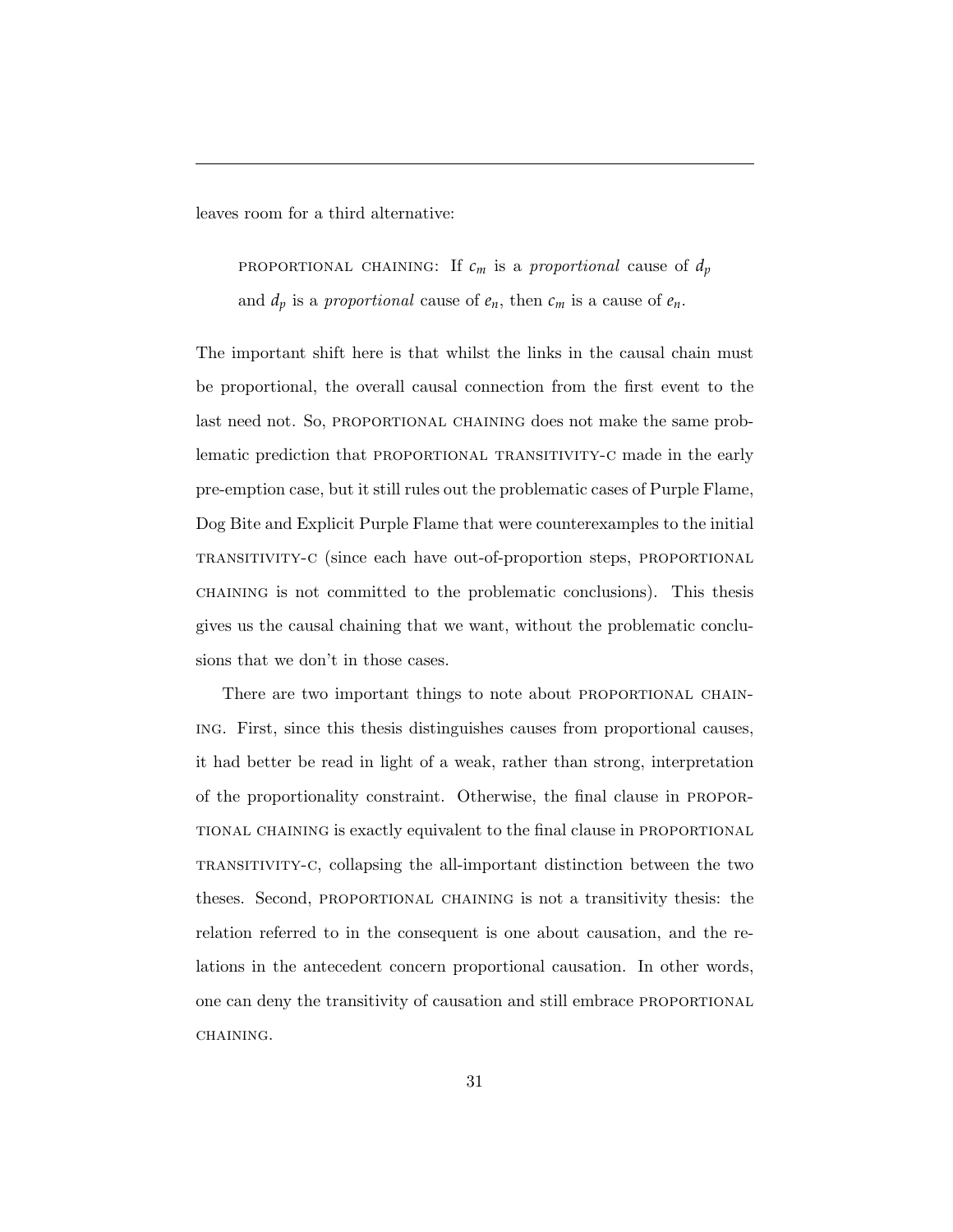A question remains, however, about exactly what the proportionality constraint is constraining on this weaker reading. I think this is an interesting question, perhaps an urgent one if my foregoing reasoning is correct, and whilst I have not yet settled on a satisfying answer, I think a recent proposal sketched by Weslake points in the right direction. Weslake sees the role of proportionality as psychological, rather than metaphysical, so it can explain our causal judgements but it cannot constrain the causal truths. On such a reading we need only see the explanatory value in the more proportional causal claims, to understand why we might prefer to assert them in certain cases. This explanatory value is defeasible, however, and to be balanced with other competing values (see Weslake  $(2010, 2013)$ ) for details).

I think that this proposal is promising, but as it stands it will not be able to explain why proportional causal claims successfully form chains, and out of proportion claims do not. My contention here has been that the mismatch cases trade on building too much irrelevant detail into the specification of the events involved, and whilst that irrelevant detail does not make the component causal claims any less *true*, the special subclass of true causal claims that do not build in such irrelevant detail, are those which successfully form causal chains. The proportionality constraint appears to pick out that subclass.

Yet, even without a complete account of *why* proportionality licenses chaining, I can grasp the second horn of the dilemma: I deny that causation is transitive in light of the mismatch problems discussed above, but still embrace PROPORTIONAL CHAINING. What we were interested in to begin with was the passing of a causal mark along a causal chain, not transitivity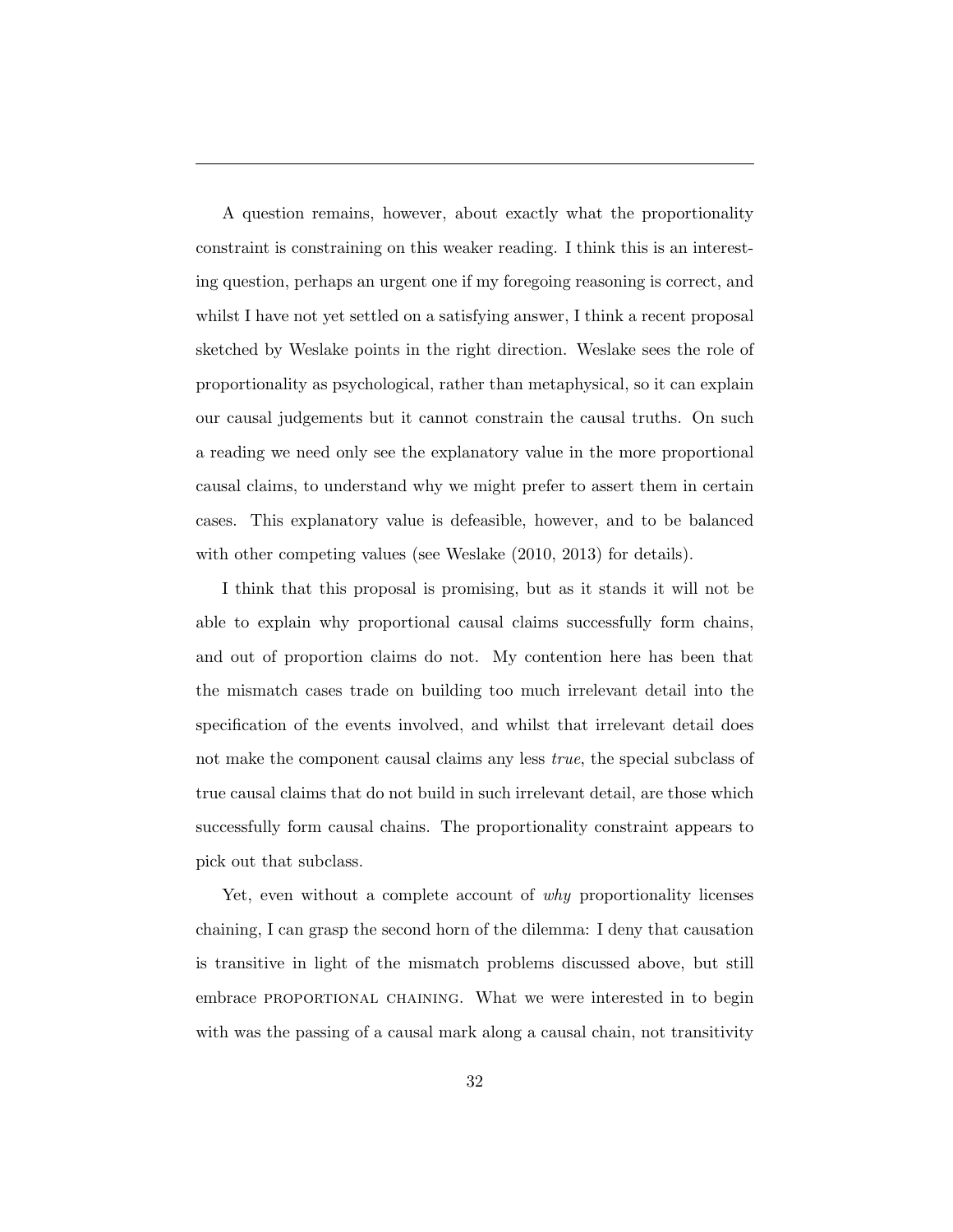*per se*. We can retain that important feature without paying the price of full-blown transitivity. I think that this is progress.

### 4.3 Switching and Short Circuits

At the beginning of the paper, I set aside switching and short circuit examples to focus on mismatch cases. What I have now said about those mismatch cases, about the more difficult sort of case we can create, and about proportionality, will leave those switching and short circuit cases untouched: if they were counterexamples before, they remain so to the revised thesis I offer. That is because the mismatch cases had a different structure all along: they traded on a mismatch in which aspect was relevant at each step. The short-circuit and switching cases, by contrast, have more in common with cases of causal redundancy: the switch, or the short-circuiting mechanism, are parts of a relevant causal chain, just one that makes no difference to the eventual effect.

I think that this difference in structure justifies a divide and conquer strategy, one which considers the cases separately. This is what I have done here. My conclusions about the mismatch cases leave a range of responses to the switching and short-circuit cases open: we could accept the counterintuitive conclusions (as Hall (2000, p.205-210) argues we should in switching cases, cf. Sartorio (2005)); we could develop treatments within modelling frameworks (see Weslake (forthcoming) for discussion); or we could bundle these cases together with cases of pre-emption and overdetermination as cases which reveal deep problems with dependence accounts of causation. However we proceed in discussing those cases, the observations about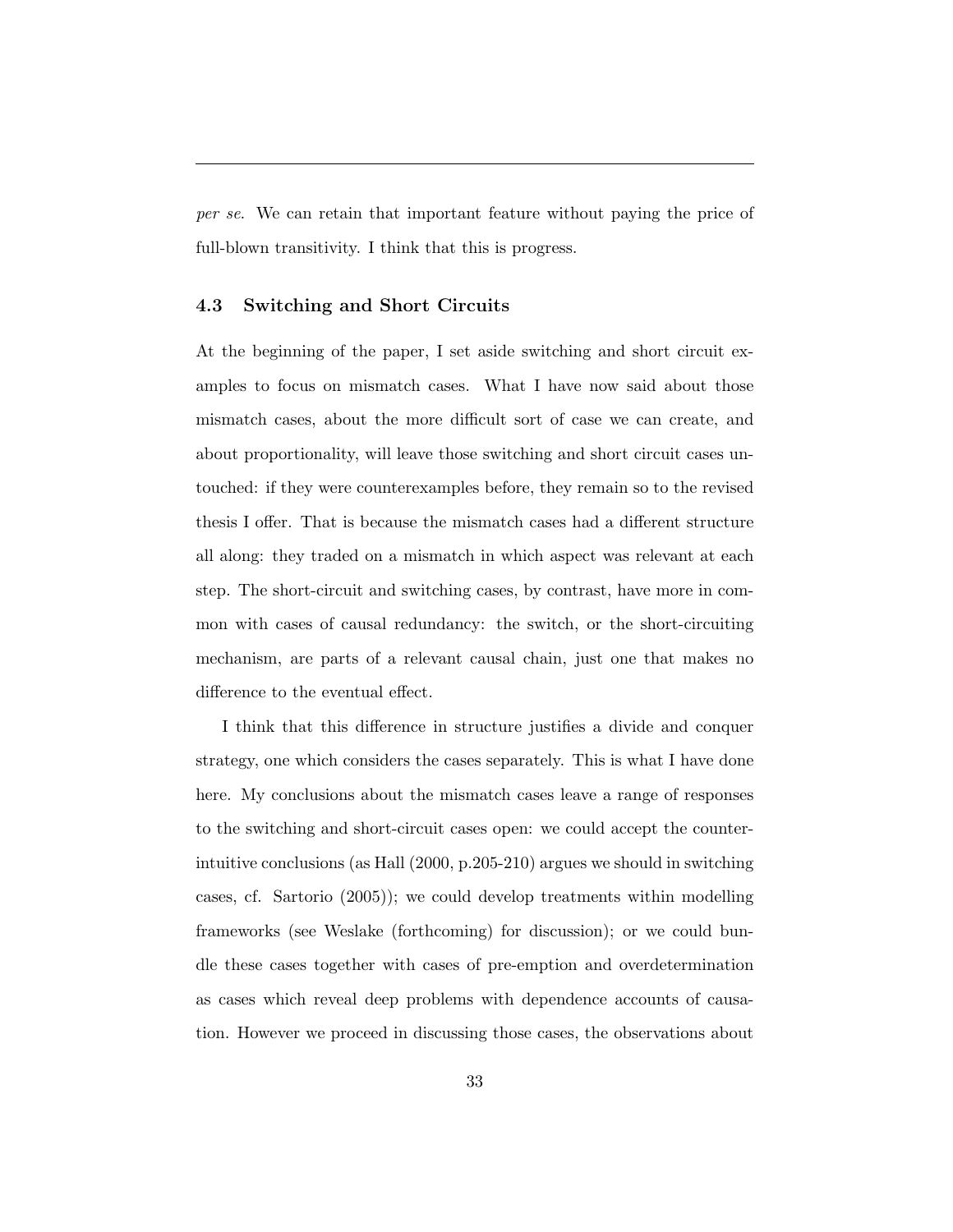the easy creation of mismatch examples and proportionality that I have discussed here will remain important to bear in mind.

# 5 Conclusion

I have argued here that certain existing putative counterexamples to transitivityc fail to hit their mark as they equivocate on the middle place of the wouldbe transitive chain. This is a familiar approach to these examples, however I have shown that we can construct a genuine counterexample by making explicit which essence is to be associated with the middle event.<sup>15</sup> The new counterexample of Explicit Purple Flame is contrived, certainly, but it is a genuine counterexample nevertheless.

The insight offered in response to this new case, and to mismatch counterexamples more generally, is that when they appear to refute the transitivity thesis, they also violate proportionality. That is, at least one of the causal claims that constitute the chain is not proportional in a sense which is related to Yablo's proportionality constraint. Not only does this show us what goes wrong with Explicit Purple Flame, it also explains the inelegance of the example: we prefer proportional explanations. The proposal in this paper is that we consider proportionality to be a constraint on which causal chains entail a causal connection between the first event and the last linked by that chain.

This proposal shines a light on two alternative readings of the proportion-

<sup>&</sup>lt;sup>15</sup>Here I adopted my preferred counterpart-theoretic approach to events, though I intend nothing of substance to hang on that choice in this discussion. I suspect that the entirety of my case here could be made, albeit less neatly, using an event-aspects theory of the causal relata.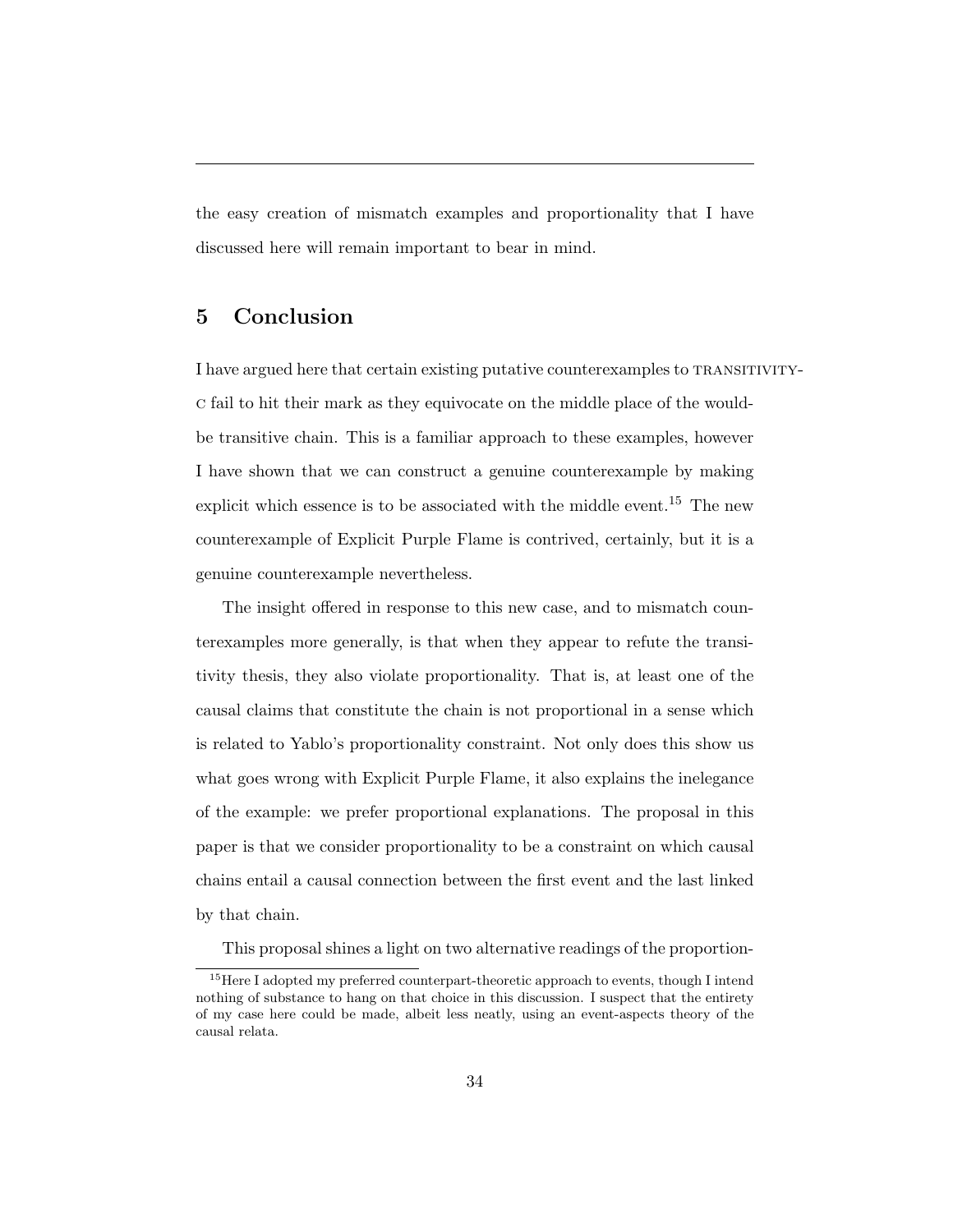ality constraint and generates a dilemma: if the proportionality constraint is a strong constraint (i.e. it constrains which claims are true) then we can resolve the mismatch problems of transitivity, but at the cost of rejecting much of our ordinary talk as false, but if it is merely a weak constraint (i.e. it picks out a special subclass of true claims) then we can rescue our ordinary causal talk but at the cost of our solution to the mismatch cases. I have argued that a strong interpretation of the role of proportionality is untenable—it falsifies much of our ordinary causal talk and leads to false conclusions in early pre-emption style cases—but I have also argued that the costs of endorsing a weak interpretation are not as significant as they appear. We can retain the benefits of chaining without incurring the costs of full-blown transitivity by adopting the PROPORTIONAL CHAINING thesis. I conclude that causation is not transitive, but, pending a satisfactory treatment of switching and short-circuit cases, we may not need it to be.

## References

- Beebee, H. and MacBride, F. (2014). De re modality, essentialism, and Lewis's Humeanism. In Loewer, B. and Schaffer, J., editors, *Blackwell Companion to David Lewis*. Blackwell Publishers: New York.
- Bernstein, S. (2014). A closer look at trumping. *Acta Analytica*, pages 1–22.
- Ehring, D. (1987). Causal relata. *Synthese*, 73(2):319–328.
- Hall, N. (2000). Causation and the price of transitivity. *Journal of Philosophy*, 97(4):198–222.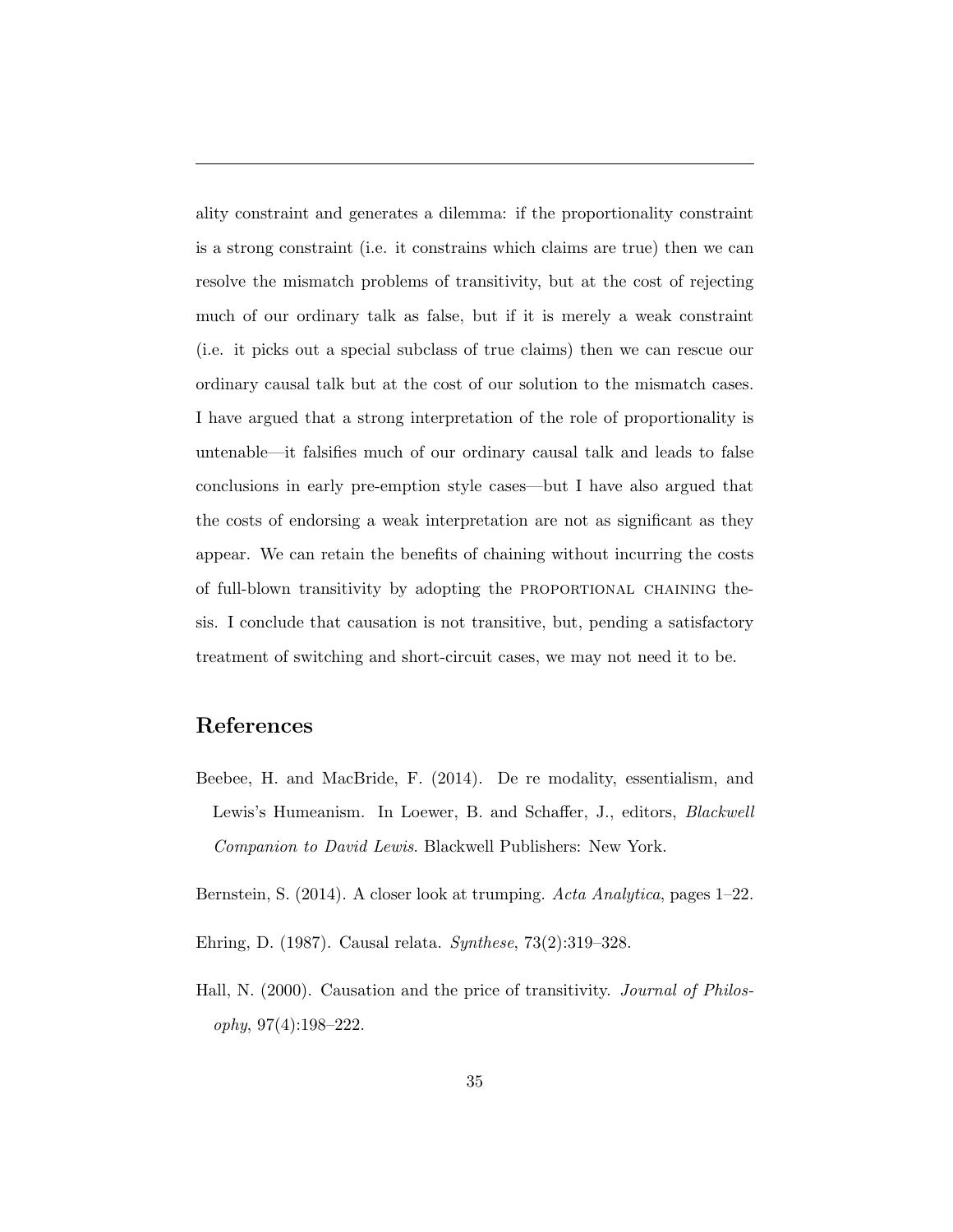- Hitchcock, C. (2001). The intransitivity of causation revealed in equations and graphs. *The Journal of Philosophy*, 98(6):273–299.
- Lewis, D. (1968). Counterpart theory and quantified modal logic. *Journal of Philosophy*, 65(5):113–126.
- Lewis, D. (1973). Causation. *Journal of Philosophy*, 70(17):556–567.
- Lewis, D. (1986). Postscripts to causation. In *Philosophical Papers*, volume II, pages 172–213. Oxford University Press.
- Lewis, D. (2001). *Counterfactuals*. Blackwell Publishers.
- Lewis, D. (2003). Things qua truthmakers. In Lillehammer, H. and Rodriguez-Pereyra, G., editors, *Real Metaphysics: Essays in honor of D. H. Mellor*, pages 25–38. Routledge.
- Lewis, D. (2004). Causation as influence. In Collins, J., Hall, N., and Paul, L. A., editors, *Causation and Counterfactuals*, pages 75–106. The MIT Press.
- Mackie, J. L. (1980). The transitivity of counterfactuals and causation. *Analysis*, 40(1):53–54.
- McDermott, M. (1995). Redundant causation. *British Journal for the Philosophy of Science*, 46(4):523–544.
- Menzies, P. (2014). Counterfactual theories of causation. In Zalta, E. N., editor, *The Stanford Encyclopedia of Philosophy*. Stanford: The Metaphysics Research Lab, spring 2014 edition.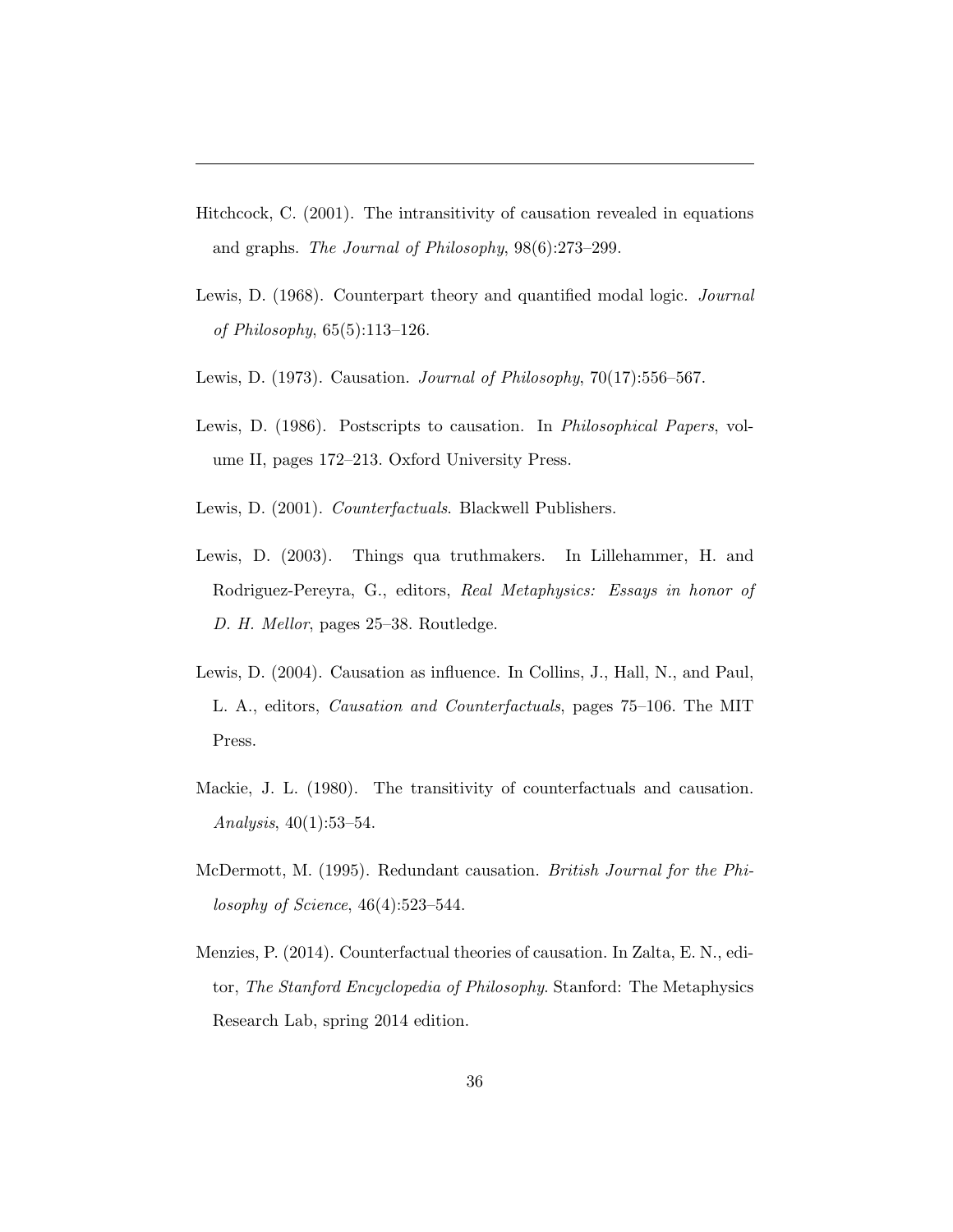- Menzies, P. and List, C. (2010). The causal autonomy of the special sciences. In McDonald, C. and McDonald, G., editors, *Emergence in Mind*. Oxford: Oxford University Press.
- Paul, L. A. (2000). Aspect causation. *Journal of Philosophy*, 97(4):235–256.
- Sartorio, C. (2005). Causes as difference-makers. *Philosophical Studies*, 123(1-2):71–96.
- Sartorio, C. (2010). The prince of wales problem for counterfactual theories of causation. In Hazlett, A., editor, *New Waves in Metaphysics*, pages 259–276. Palgrave McMillan, New York.
- Schaffer, J. (2000). Trumping preemption. *Journal of Philosophy*, 97(4):165– 181.
- Schaffer, J. (2005). Contrastive causation. *Philosophical Review*, 114(3):327– 358.
- Shapiro, L. and Sober, E. (2012). Against proportionality. *Analysis*, 72(1):89–93.
- Weslake, B. (2010). Explanatory depth. *Philosophy of Science*, 77(2):273– 294.
- Weslake, B. (2013). Proportionality, contrast and explanation. *Australasian Journal of Philosophy*, 91(4):785–797.
- Weslake, B. (forthcoming). A partial theory of actual causation. *British Journal for the Philosophy of Science*.